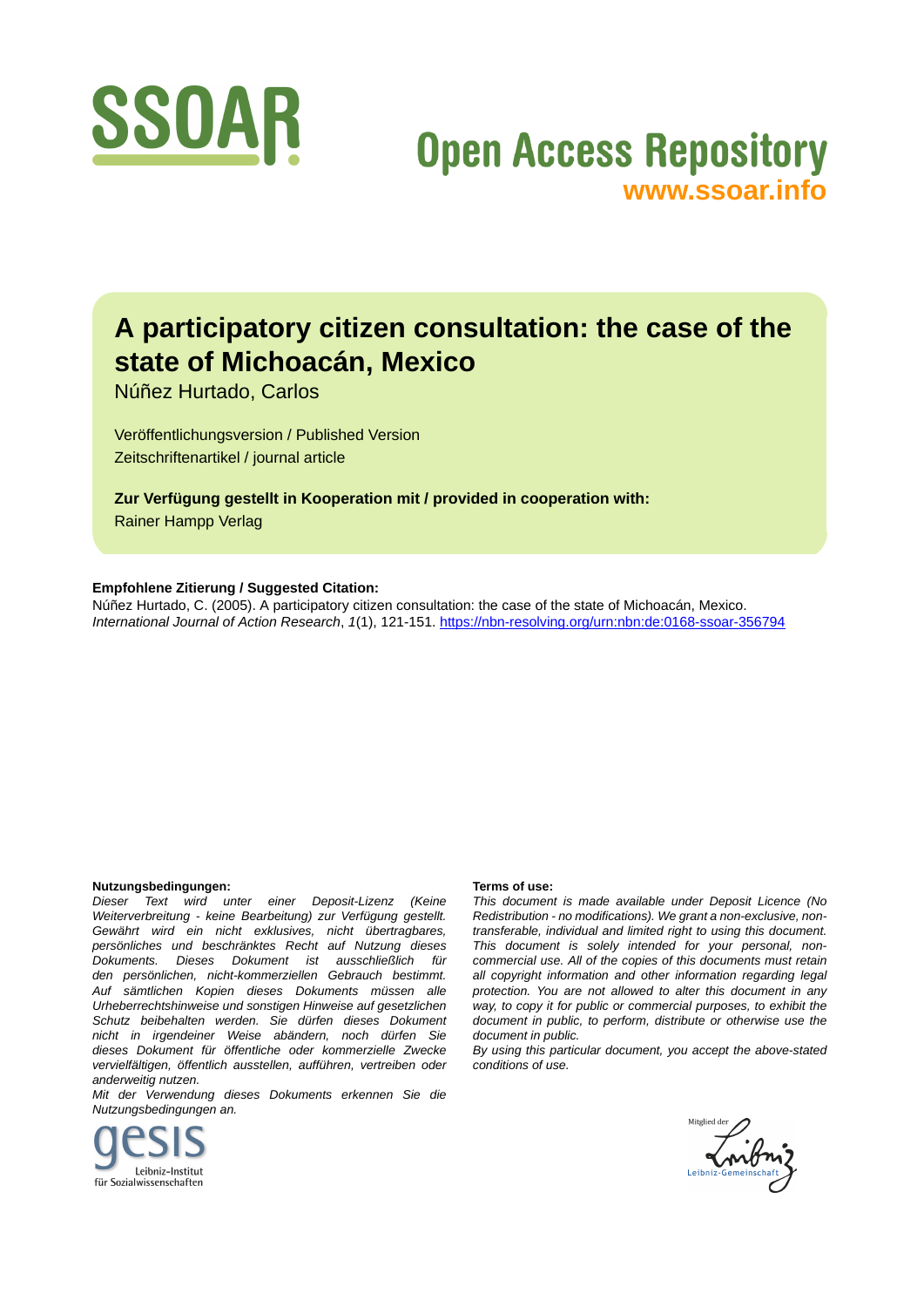## **A participatory citizen consultation: The case of the state of Michoacán, Mexico**

## Carlos Núñez Hurtado

This article discusses the process of construction of "critical citizenship" in the state of Michoacán, Mexico, since 2002. After the anthropologist Lázaro Cárdenas Batel, the candidate of the PRD (Party of the Democratic Revolution), took office as state governor in that same year, a process designed to favor, stimulate and empower the citizens in the exercise of their right to participate in the government's co-management was started. On the basis of the political platform of his electoral campaign, his government plan and mainly the explicit political will to govern "from, for and with the citizens," actions designed to materialize this motto were developed. The article describes the foundations of this process, the methodological proposals, the design of the "workshops for self-diagnosis and working out of proposals" (TADEPs), their implementation, the required instruments and the results that have been obtained. It presents other consultation mechanisms that have been applied and their results. It also describes the "follow-up mechanisms" that were implemented to apply what was researched and in this way to strengthen the real processes of citizen participation.

**Key words:** Citizen consultation, participation, participatory planning

International Journal of Action Research 1(1), 121-151 ISSN 1861-1303, © Rainer Hampp Verlag, www.Hampp-Verlag.de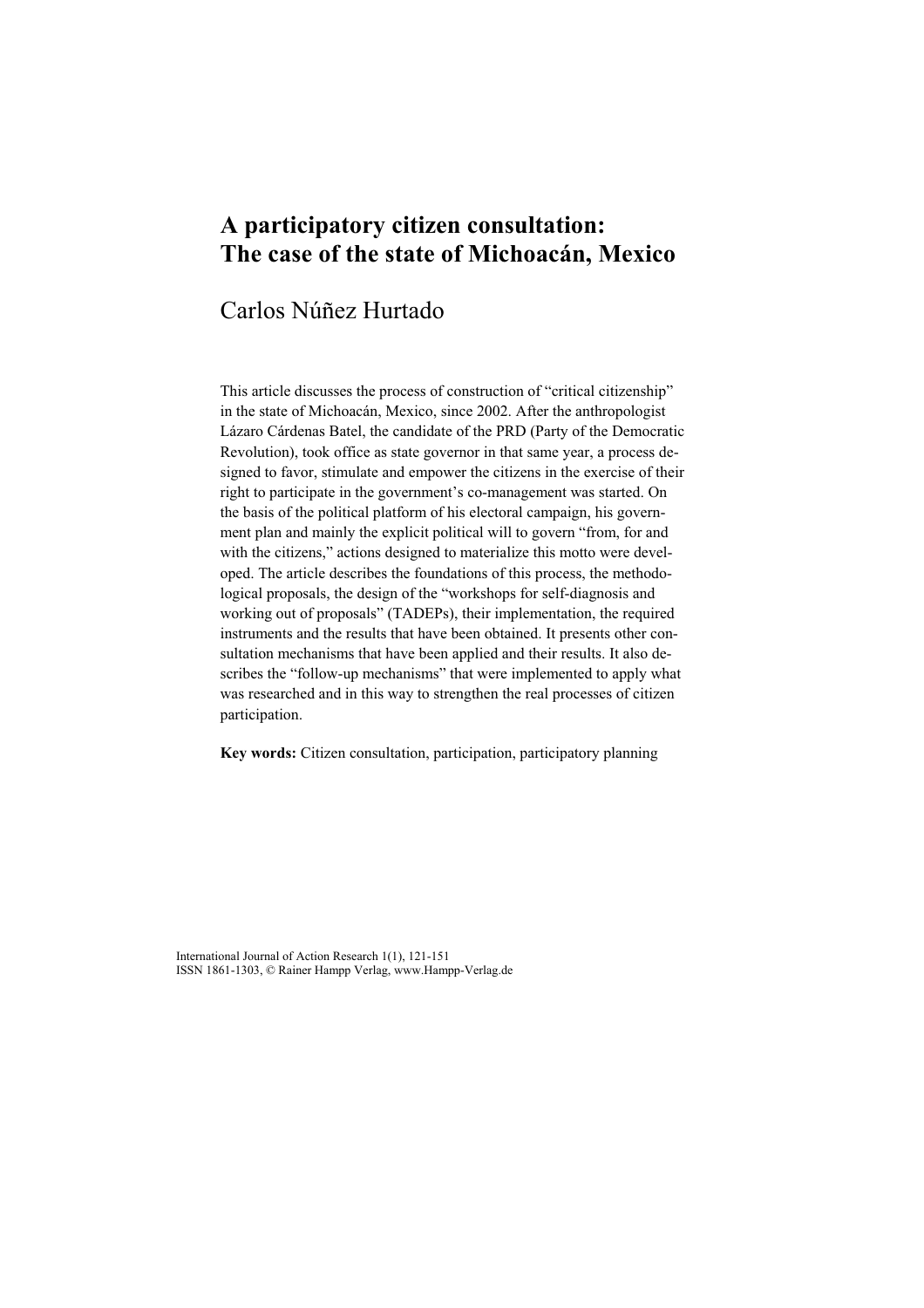## **1.** Introduction<sup>1</sup>

The invitation to participate in this collective work on experiences of participatory action research (PAR) highlighted in the instructions that we should offer contributions "on the current state of participatory research (or of participatory alternatives in the broader realm)". I was invited to participate precisely with this approach.

On the basis of that, I gladly accepted the invitation to describe a very recent, and still ongoing, experience of a broad "citizen consultation" and its follow-up strategies, developed in the context of a state policy of promoting and supporting processes of "citizen participation" generated by the new government of the state of Michoacán in Mexico.

## **2. Background**

In June 2001, during the campaign of the candidate of the Party of the Democratic Revolution for the office of governor of the state of Michoacán, the anthropologist Lázaro Cárdenas Batel, I was invited to propose and implement a "participatory methodology" that would make it possible to construct in a short term an inclusive and plural proposal of the "Government Plan for the State of Michoacán" that the candidate would submit in his electoral campaign.

This experience was developed through an "intensive workshop" for a "strategic participatory design and planning". Around 60 people representing the Party of the Democratic Revolution itself, the business community, the organizations of the civil society, social organizations and the academic and intellectual sector participated in it.

Although this article was drafted by me, it has dozens of co-authors, namely the people involved in the process of "citizen participation and participatory planning" being implemented by the present government of the state of Michoacán. I would like to thank all of them. It's impossible to name them. But it's indispensable to mention at least Vicente Romero Guerra, associate adviser, Santiago Lomelí Gusmán, Planning director of the State Secretariat of Planning and Development and Dr. María Argelia González Butrón, who undoubtedly is the promoter of the process in the field of civil society. I would like to particularly acknowledge her enthusiastic and committed work.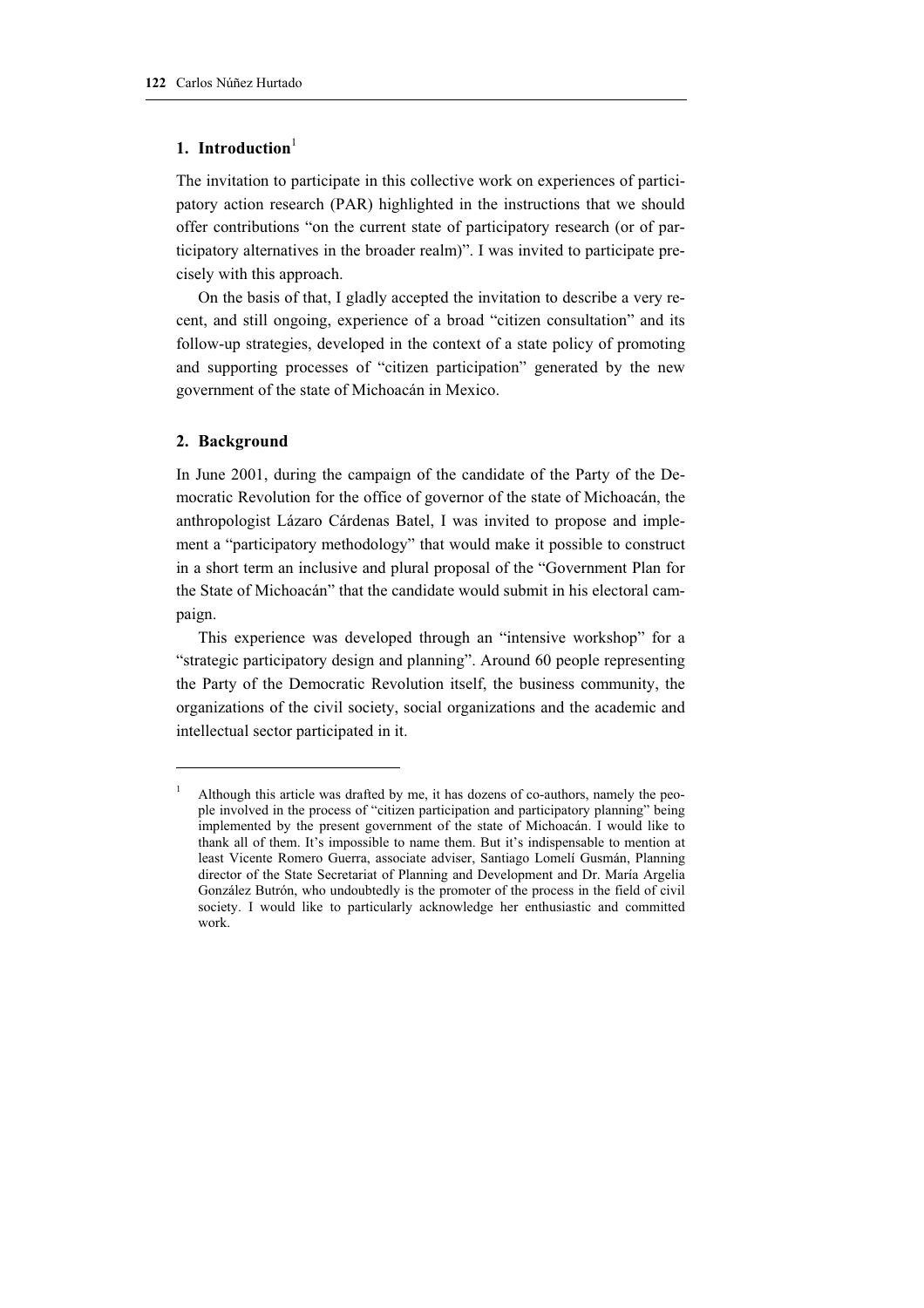In his electoral campaign for the state governor's office the candidate Cárdenas Batel proposed to govern *with and for* all inhabitants of Michoacán. The implementation of this commitment required not only to design administrative mechanisms, but also to define the forms and methods through which the government and society would participate in the design and construction of the policies that the new administration would promote.

It is clear that the proposal of *governing with and for society* implies several challenges, commitments, wills, definitions and deep analyses of the methods and forms that will have to be applied to turn it into reality and guarantee its result.

Alternation in power does not simply imply the actual elimination of the old practices of governing and administering a people. The true transition in power has a conceptual and structural, rather than conjunctural character. For these reasons, the new form of government that the state Executive proposed, is proposing and is promoting must be the "seal" that permanently characterizes this government. Consequently, the civil servants and employees, the organic design of public administration, its processes and procedures, from planning to operation, must obey, in a congruent and consistent manner, the proposed form of government. Otherwise we would backslide into the traditional government practices, the inertia and ineffectiveness of which are known.

The electoral process culminated in the indisputable triumph of the candidate Cárdenas Batel, who took office in February 2002. In March the newly appointed Planning and Development secretary, Enrique Bautista, got in touch with me asking for an interview, on behalf of the governor and himself, in order to explore possible forms of my cooperation with the new state government. These interviews took place in Morelia on March 28, April 12 and 25, and from these conversations derived the commitment to sign an advisory contract for "citizen participation and education". The contract materialized through the Planning and Development Secretariat (SEPLADE).

The first demand that arose in accordance with the proposals of the state Executive of promoting a democratic and participatory form of government was to carry out an authentic "citizen consultation" that would make it possible to gather the opinion of the Michoacán society in its different realms.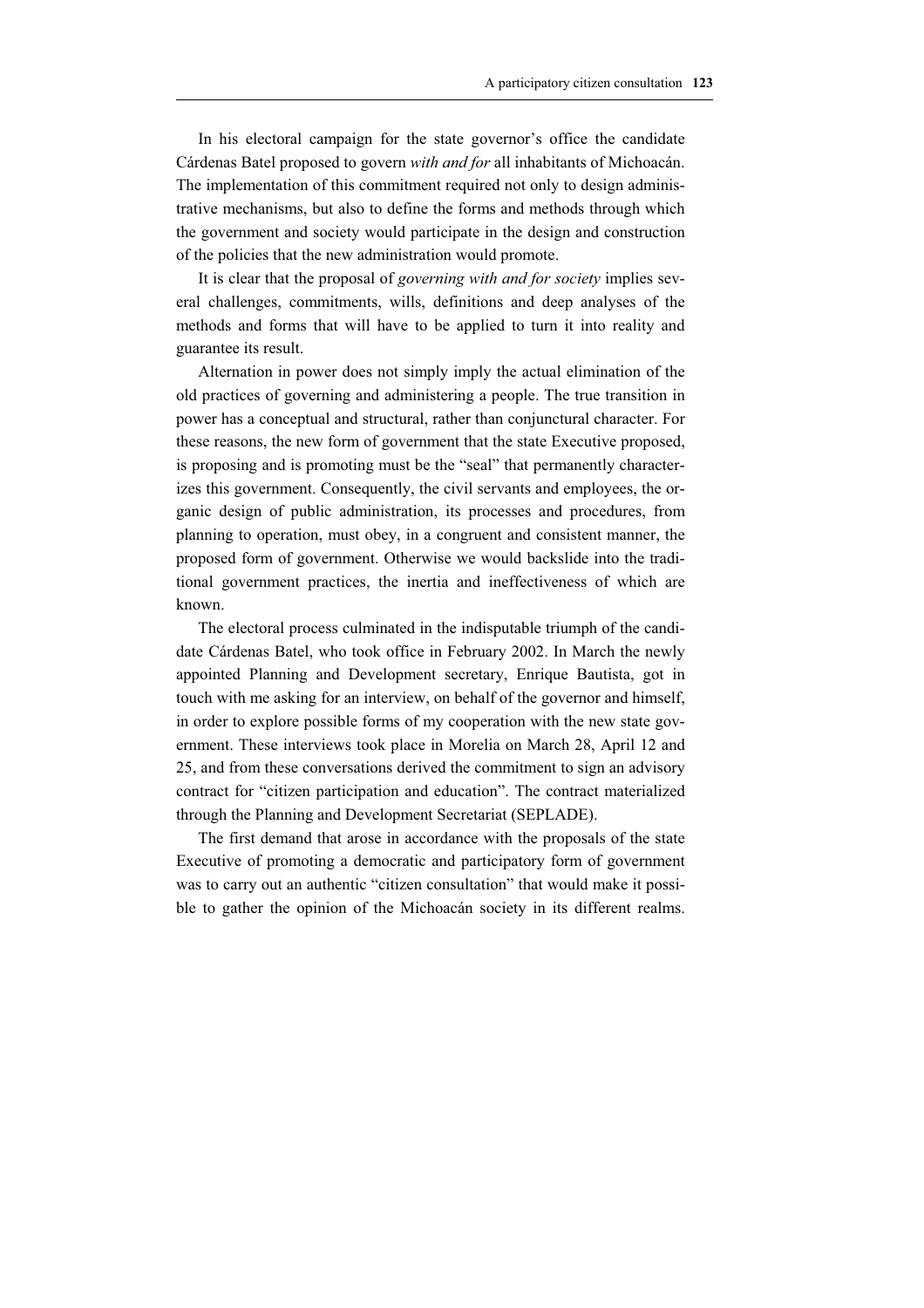This opinion would be considered an essential input for the construction of the government proposals contained in the State Development Plan (PED).

## **3. The State of Michoacán – some general data**

The state of Michoacán de Ocampo has 3,986,000 inhabitants distributed in 113 municipalities. It has a territory of 58,585 square kilometers. The state capital is the city of Morelia, with 620,532 inhabitants.

Four ethnic groups live in its territory: the Purépechas is the largest and most representative one, having around 109,361 members. The others are the Nahuatl with 4,706 members, the Mahazua with 4,338 members and the Otomí with 732 inhabitants. In geographic terms they occupy territories located on the mountain range, the coast, the plateau and the ravines. The rest of the population is made up of mestizos, like in the rest of the country.

Although Michoacán is an area of great beauty and enormous natural resources, it is a poor state, occupying the  $10<sup>th</sup>$  position in the country's development indices. That is why it is the second state in terms of labor expulsion: it is estimated that the number of state inhabitants who have migrated to the United States amounts to 4,2% of the existing population.

This panorama was presented to us as part of the complexity related to the challenge of truly consulting the population of Michoacán.

## **4. First task: Citizen consultation to work out the "Plan of Development of the State of Michoacán" (PED)**

## *a) Legal and political foundations*

Mexico is defined as a federal republic. The republic's states have their own democratically elected state governments. They also have their own legislative branch through the chambers of state congressmen and congresswomen, which are also called "state congresses".

As a consequence, each state defines itself as "free and sovereign" and has its own state constitution and system of laws. The latter are (or at least should be) all ratified in the framework of the mandates of the federal constitution and the federal laws derived from the constitution.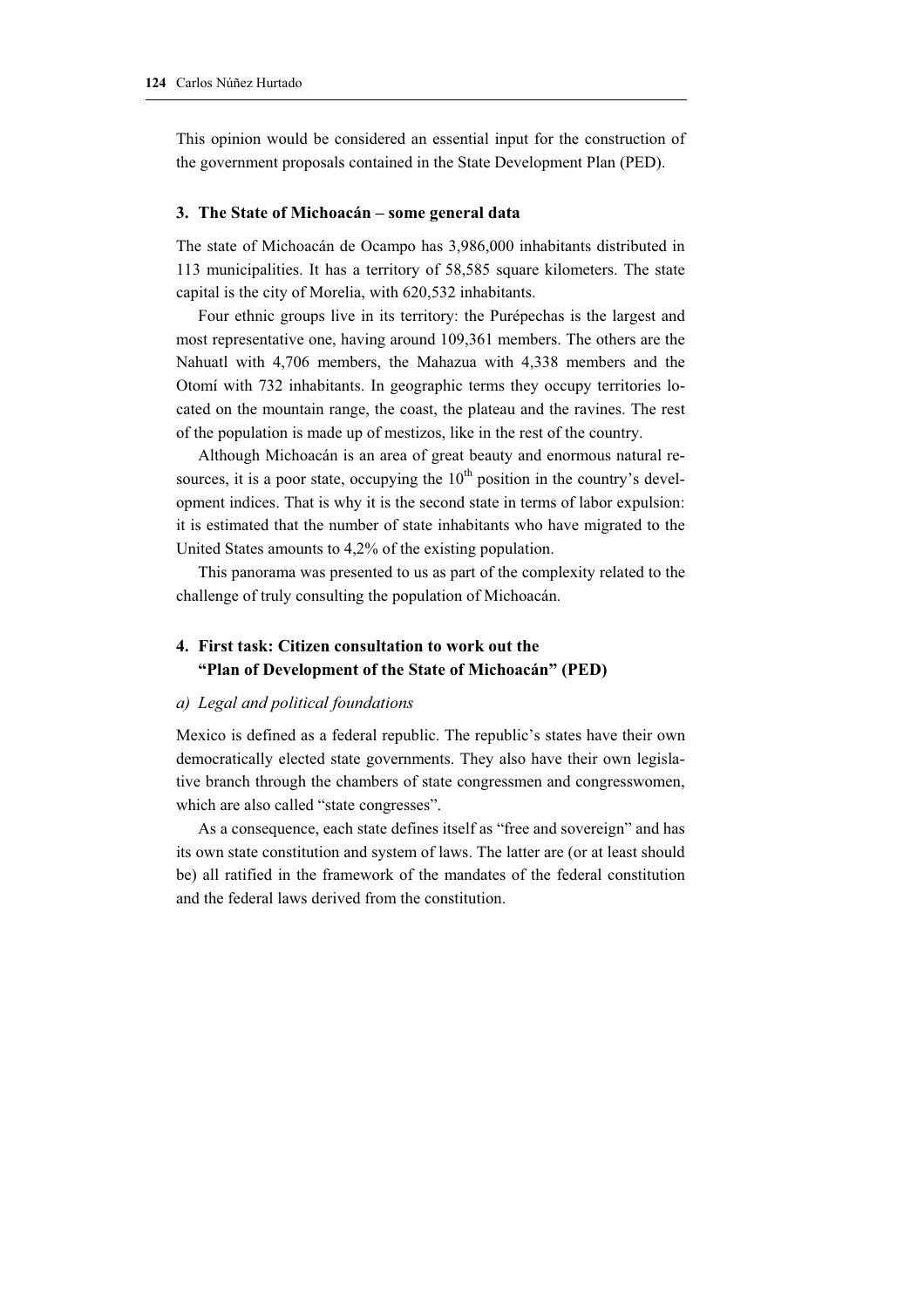Thus a federalist regime grants the states a relative autonomy, as long as there is no contradiction to the national legal framework. In Mexico, both at the federal and state level, planning is a constitutional mandate with full legal backing in the respective planning laws. In this legal framework the process of "consulting" the citizenry is clearly indicated. It highlights the "participatory" and "democratic" meaning of the consultation for the planning of the development of the federation's entities.

On the basis of this legal framework the "consultations" for the working out of the corresponding federal and state plans have been carried out, but only in a formal sense.

In Michoacán the legal framework has been taken up on the basis of a deep interpretation of its ethical, political and conceptual implications. Therefore, and on the basis of what is established in articles 129 and 130 of the political constitution of the state of Michoacán de Ocampo and in articles 5, 10, 16 and 18 of the state's Planning Law, the governor presented in due time and form in February 2003 the "State Development Plan for 2003-2008", after having carried out for that purpose a broad and authentic "citizen consultation."

## *b) Political will and its consequences*

The starting point for that process was a clear political will and a profound and honest interpretative framework. In general, however, due to lack of knowledge of truly participatory methodologies and, mainly, due to lack of clarity and political will on the part of the administrations that take office, the government officials continue to understand power as acquisition of spaces of government and command at the service of particular interests and groups. For these reasons, when carrying out citizen consultations, they end up manipulating them by turning them into simple "forums" of a formal, political and/or academic nature, where most of the proposals are made on the basis of disconnected "papers" read one after the other by "experts" who are usually the public servants themselves. Instead of listening, they devote themselves to "formally" comply with the legal requirement, presenting what has already been anyway established by that particular administration.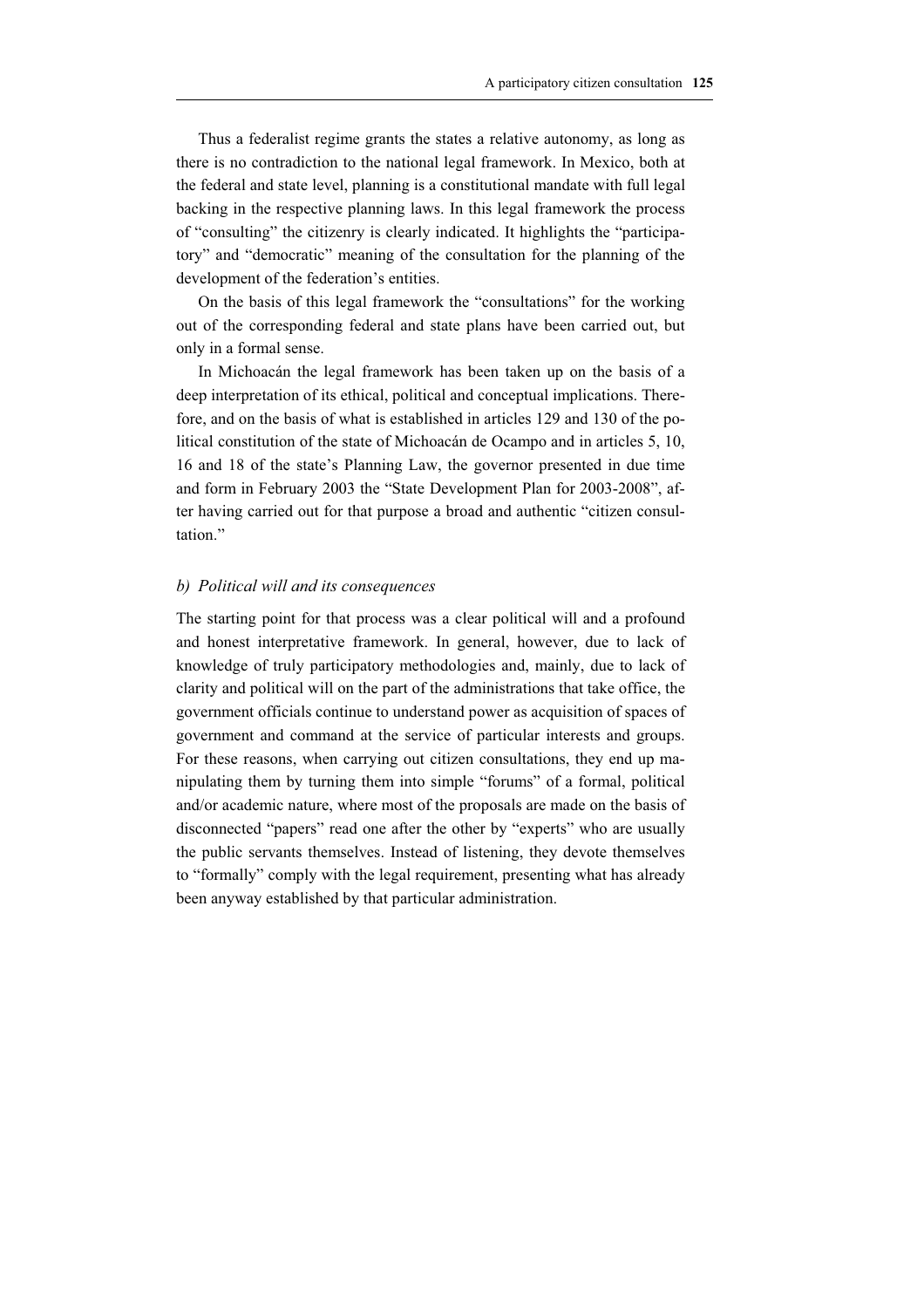The participation of organized citizenry is extremely scarce and inorganic, not to mention the citizenry in general, which isn't even aware that it "is being consulted." As a matter of fact, of course, neither is it consulted nor does it participate in any way.

In time, this extremely interesting mandate to plan participatory and democratic development has been worn out by being turned into a shabby liturgy of formalities, which, besides manipulating the mandate, have discouraged the different sectors of society and the citizenry in general from participating in them.

In view of this phenomenon, the posture and will of the new government of Michoacán is expressed in the text of the PED itself, when the governor emphasizes in the official document that "traditionally, the drafting of development plans has been ordered from expert groups or offices of external consultants that gathered only a few requests or real demands from the population. The PED for 2003-2008 has been constructed in a different way … it has been worked out on the basis of a long and consistent process of interaction and consultations with the most different sectors of the citizenry and social nuclei of the state…"

He indicates the three "inputs" for that: the data and demands gathered in an extensive electoral campaign, the experience that was accumulated during the first year of the new government and "*a direct consultation with the citizens*."

Thus, the challenge of carrying out the consultation mandated by the law in an authentically participatory manner constituted our first great challenge, since we had to answer in a strict and creative way a central question: how to apply our views of education, popular communication and participatory action research to a challenge of such a dimension? Usually most of the experiences that we develop or know have a framework of action and repercussions which are much more modest and limited in terms of territorial extension and target population. To design our theoretical-methodological assumptions for a challenge of such a dimension was undoubtedly an exciting challenge.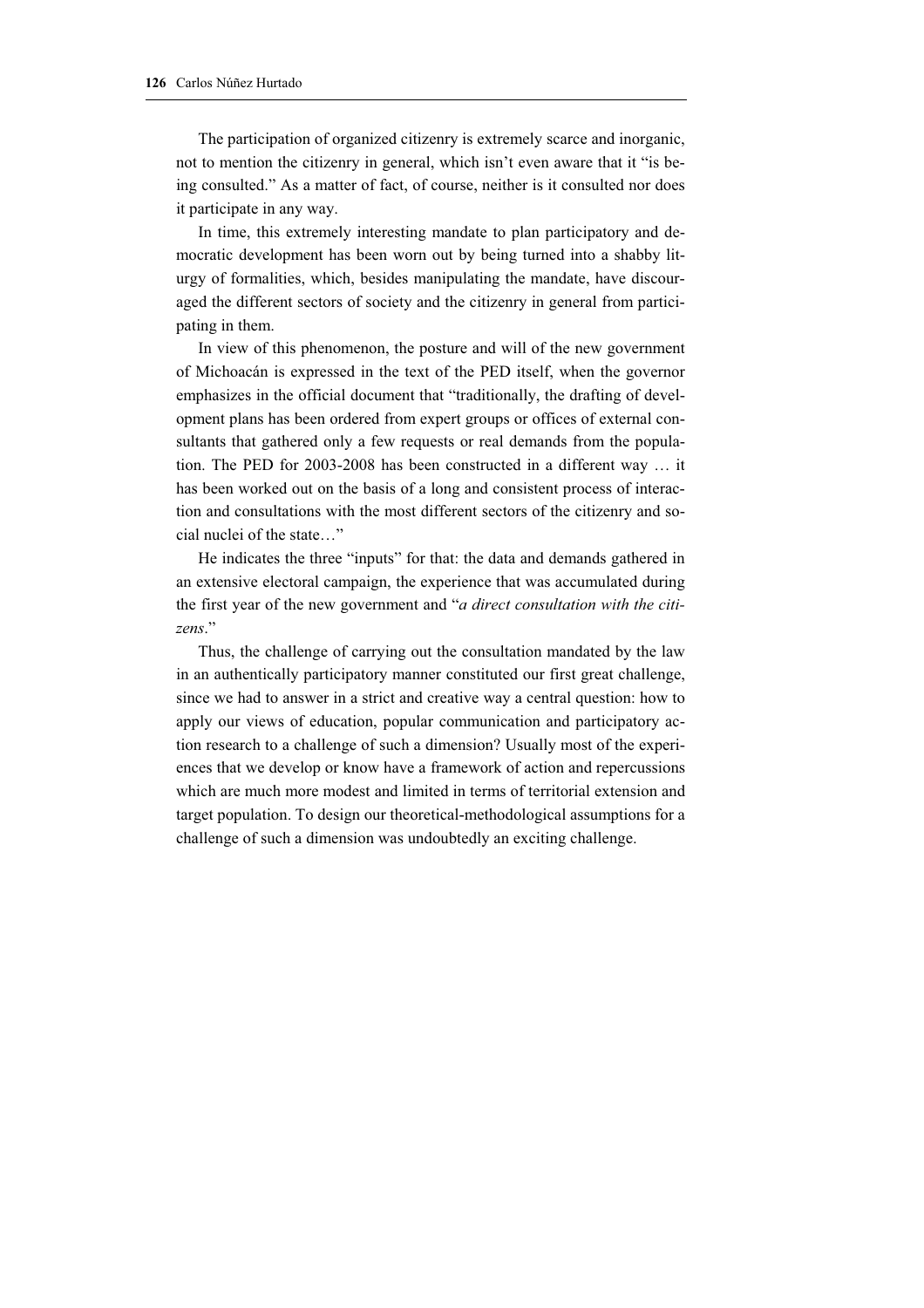## *c) Ethical-political, epistemological, methodological and pedagogical foundations*

## c-1) The ethical-political framework

The main problem in the processes of "citizen participation" is centered in *the search for consistency between saying and acting.* Usually one talks about a "democratic participation" that is even, as we indicated, supported by a pertinent legal framework.

But the problem is not actually solved only through declarations and norms. The problem lies in deeply accepting in political terms the full extent of that normative indication, without demagogy and pretense. And the support for this lies in *the true belief in the processes of democratic deepening*, in the authentic expression of the citizenry's voice, in the dialogue between government and society. In a word, it means *to believe and work for the construction and deepening of a substantial democracy* that surpasses the mere formal and representative democracy without disdaining it.

In fact, under the conception of participatory (and not only representative) democracy as understood and accepted by the present administration of Michoacán, the substantial aspects of that democracy have to do precisely with *"participatory citizenry".* In other words, *with the role consciously assumed by the citizens in the construction of the democracy we long for*. But we have to acknowledge that we are still very far from a well informed, educated, aware, active, responsible society, a society committed to the "res publica", which is the object of substantial democracy. On the contrary, apathy and lack of interest seem to be the generalized norm of most citizens. Participation is occasional, linked to conjunctural moments of an electoral nature and with percentages that are very far from the levels that a modern, democratic and participatory society must aspire to.

Furthermore, however, this participation of a political-electoral nature, besides being low, in no way exhausts all the tasks that society, the citizens, should daily and permanently take on in the construction of the model of democratic society that we aspire to.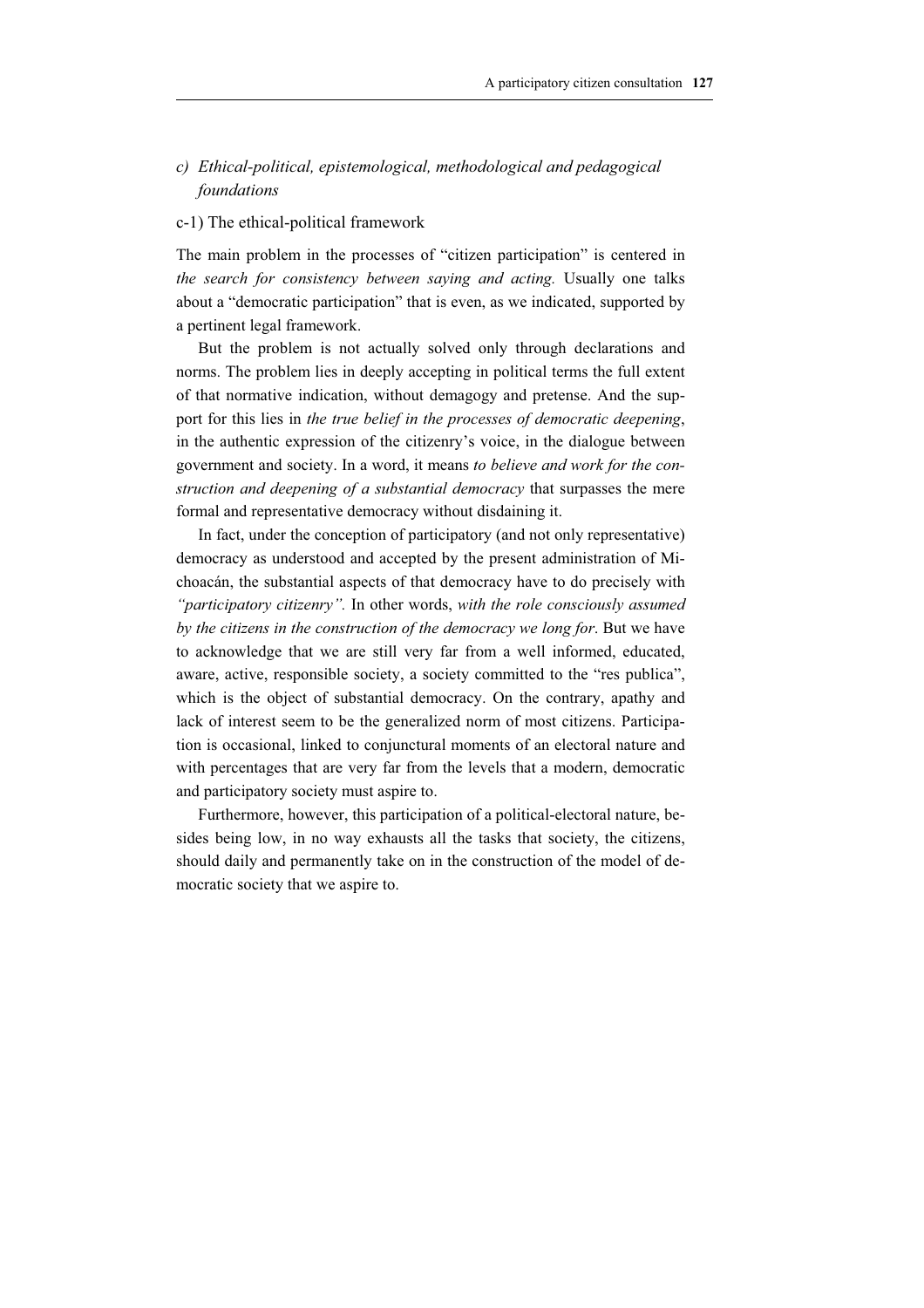Thus it is clear that the legal framework is not enough (however important it is) to make people participate. There must be enough knowledge, information and motivation for the citizens to decide to actively participate in the "res publica", which continues to be of great interest and to have obvious repercussions on their own interests, but they do not consider getting involved.

Hence participation implies an act of political will by the government, in which it commits the structure, the resources and the very future of the state. This is what the decision to carry out the citizen consultation for the integration of the PED meant.

That will represents the occasion for the Michoacán citizens to be truly heard, beyond the merely formal sense, and to grasp, as far as possible, the depth of their own subjectivity and the symbols with which they express their wishes in life, their longings, the things they can rely on, the obstacles they perceive, the commitments they are willing to take on and the acts they suggest to their government. This is done in such a way that nobody dictates, insinuates or manipulates what should be their answers to the questions that are made.

Therefore, the consultation must be (and has actually been) an experience in which the citizen is considered to be and actually emerges as a true *subject,* going beyond the traditional role ascribed to the "target population" of public policies. This consultation would be the moment in which the citizen participates with the state in the definitions of the future and is able to negotiate them with the state itself.

## c-2) The epistemological framework

The consultation is based on a new epistemological approach in which the knowledge is understood as a permanent social construction rather than as a "knowledge" that the "expert" extracts from reality through statistical procedures, but apart from the true voice and feeling of the population. To take on the proposal implies to accept that there is a *natural "dialogue of knowledge forms",* because the *"scholarly knowledge"* should never impose itself on and disdain the citizenry's *"natural knowledge"* which always exists, although it may be limited, fractioned or confused in its "original" state.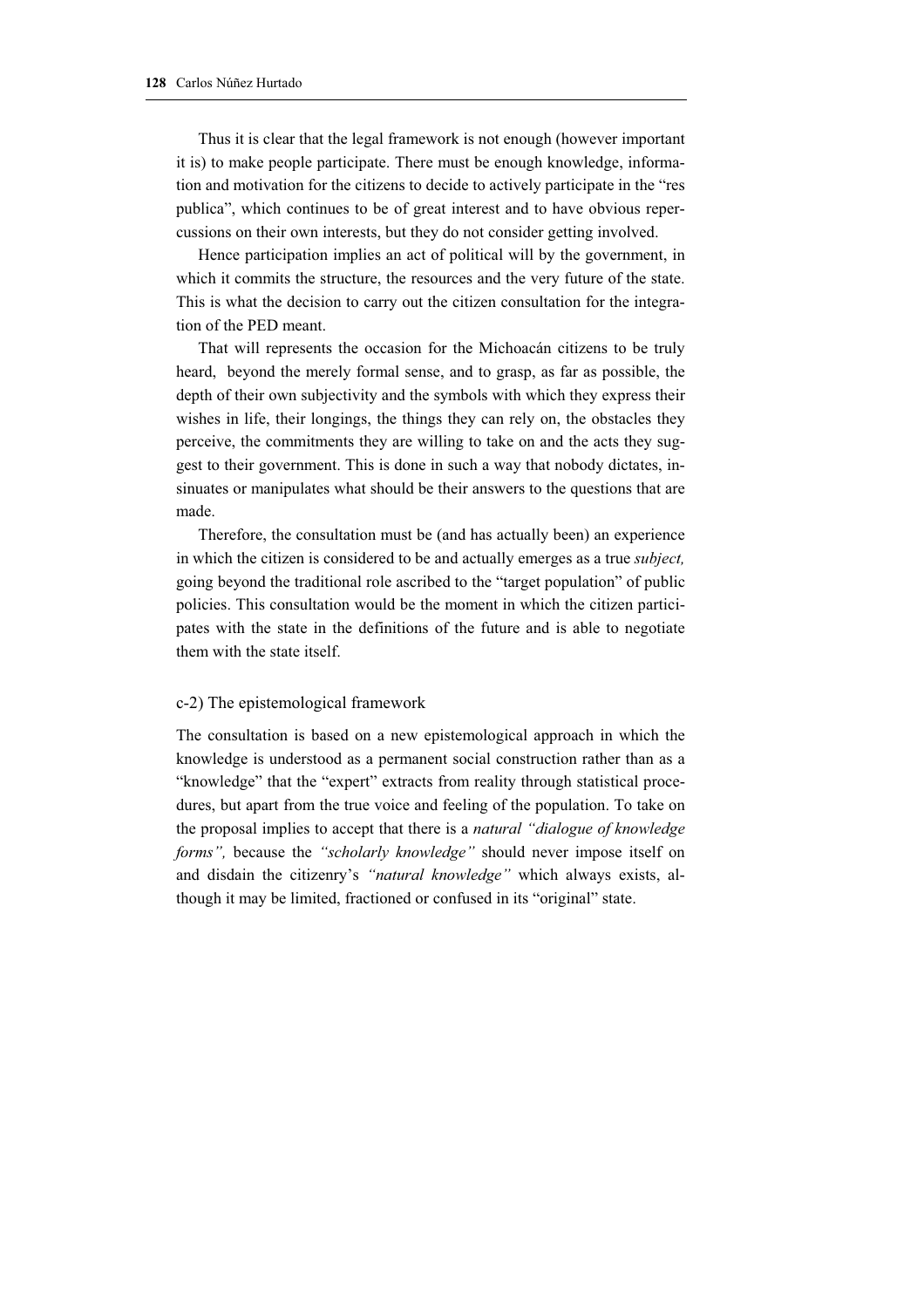It is necessary to overcome this functionalist approach, and to start from the *application of the theory of knowledge based on the "dialectical logic",* i. e., the logic whose *"point of departure" is the participants' "social practice" itself.* The point of departure should not be the theory or abstraction, which, albeit valid, *is usually removed from and alien to the initial knowledge and interests of the participants*.

## c-3) The methodological proposal

Hence, the proposal aims at generating processes of *self-diagnosis* of the participants in the process, and these processes are understood as the critical self-recognition of the *"view/vision"* that the citizens have of the state itself, as well as their interpretation of their *real context.* In general methodological terms, this process of self-diagnosis also includes the critical self-recognition of the participants' real practice. In this case, it was decided to eliminate this phase, since no common practice can be supposed in view of the diversity of sectors and realms.

What we call *"the triple self-diagnosis" (conception, context and practice)*, by departing from people themselves, from the closest and most concrete, from the objective and subjective, *guarantees a vital interest of the participants in the process.* It makes it possible to get to know ideological and/or subjective positions as well as the socio-cultural approach with which they "experience" the topic or situation to be worked on and investigated. Thus, it makes it possible to recognize the attitudes and behaviors with which they approach them. A critical revision of them is generated. The *consistency,* or lack of it, between their thinking, their view of the context and their concrete practice is faced and analyzed, although the latter is the apparent "nonpractice" (which is eliminated in this case). *All this is done in a participatory, self-diagnosing, systematic manner, and is strictly done by the participants themselves,* although it is conducted with great responsibility and rigor, in a democratic manner, by the pedagogical "coordinator" or "facilitator" of the process.

The goal is not just to reach a "first" level of analysis. The process continues in an ascending form, thus attaining a level of *critical "distancing,"* of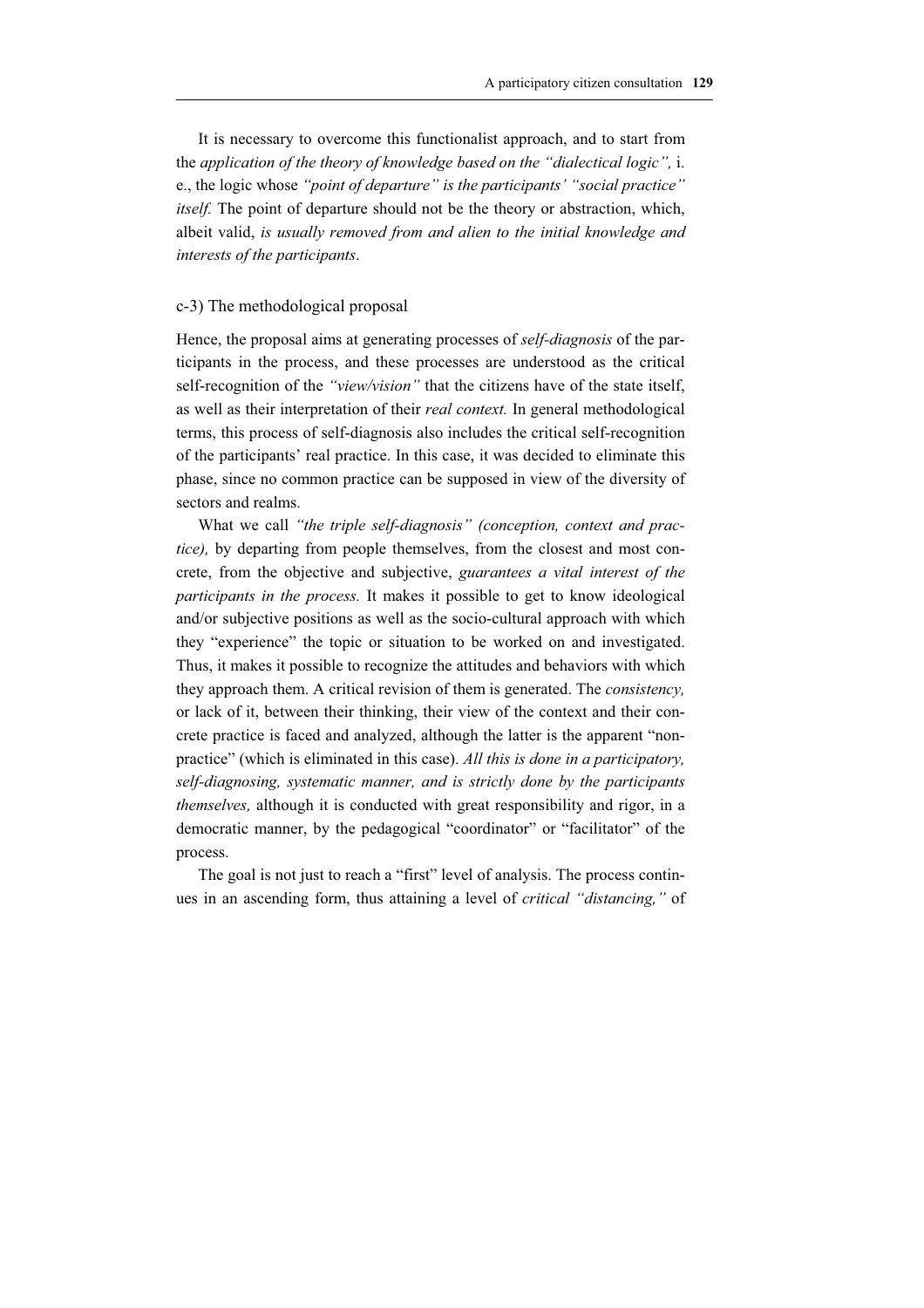greater ability to ask questions, of reviewing and analyzing the topic and its approaches. A *process of "theorizing"* on the basis of practice is actually initiated. Operating concepts are constructed, categories are worked on, the horizon is broadened; hence you open up the need and you generate the interest to get to know answers on other levels of complexity and depth that are usually not in the participants' "natural" domain. This is then the moment when the coordinator, who is in charge of the methodological and pedagogical process, who has designed and knows the process and the contents that s/he wants to be worked on according to the goals that have been established, *can and must* suggest approaching the theories that explain and intend to help find the answers to the new concerns and questions raised by the group in the previous stage. This is the moment of *"theorizing".* This is "the theory *starting* from practice"… rather than *"about it and/or alien to it".* 

Within this general proposal, this stage, for the case of the self-diagnosis processes of the citizen consultation as inputs to the State Development Plan, must seek to make a stricter analysis of the topics, problems or situations that were detected in the self-diagnosis. *In this way it will be possible to establish priorities and hierarchies in relation to the themes that the participants of some region or sector want to raise and that should be taken into account in the strategies set by the PED.* 

Thus, after the analyzed topics, problems or situations have been systematized and prioritized, the following, and last, stage of the process will focus on the *collective search of solution proposals for the discussed topics.* 

In methodological terms, this is, dialectically, the "return to practice." In our case, after the participants have reached a consensus on the main points of the diagnosis, on the establishment of priorities and hierarchies, they devote themselves to defining the main proposals or general action lines that the government of Michoacán should incorporate into its strategies derived from the PED.

*This is the main product that is expected: the proposals of solution for the detected situations.* Nonetheless, the very elements obtained from the selfdiagnosis are an invaluable input to get, based on the voice of the actors themselves, a profound knowledge of the objective and subjective perception of the problems of the region, sector or specific topic about which they are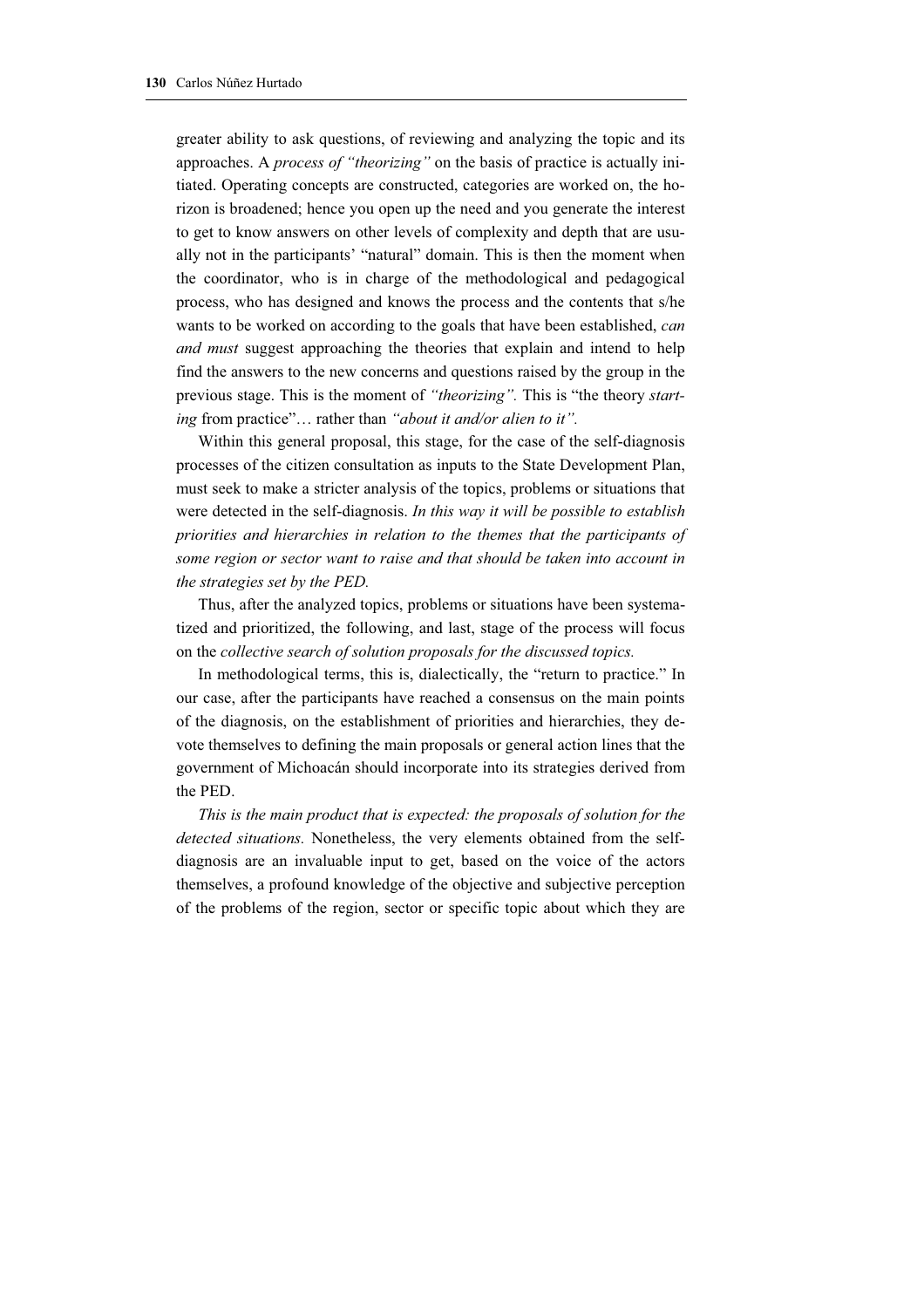being consulted, in other words, of the state's situation in the eyes of its citizens.

## c-4) The pedagogical aspects

As you may have inferred, in order to attain this one "necessarily" has to work with a *deeply participatory pedagogy.* Otherwise, how can one have a process of "self-diagnosis"? For that purpose we have designed the general device or method called *"WORKSHOP",* which is understood as a pedagogical device for the full involvement of the selected participants. In order to achieve this process of total involvement and active participation it is necessary to resort to particular methods and didactic tools that provide and generate, because of their careful design and their timely and pertinent use, the above-mentioned *PARTICIPATION.*

This is a "pedagogy of full participation" that requires the creation of a propitious climate of trust and dialogue, a logical order of the process, the application of pertinent tools, the specialized conducting by a coordinator, a flexible but at the same time careful time management and a strict systematization of what has been produced.

Thus it was decided to carry out the citizen consultation on a massive level, but following in a strict manner the theoretical framework of popular education and Participatory Action Research (PAR).

In the way of summary, we present the following general scheme of the workshop process.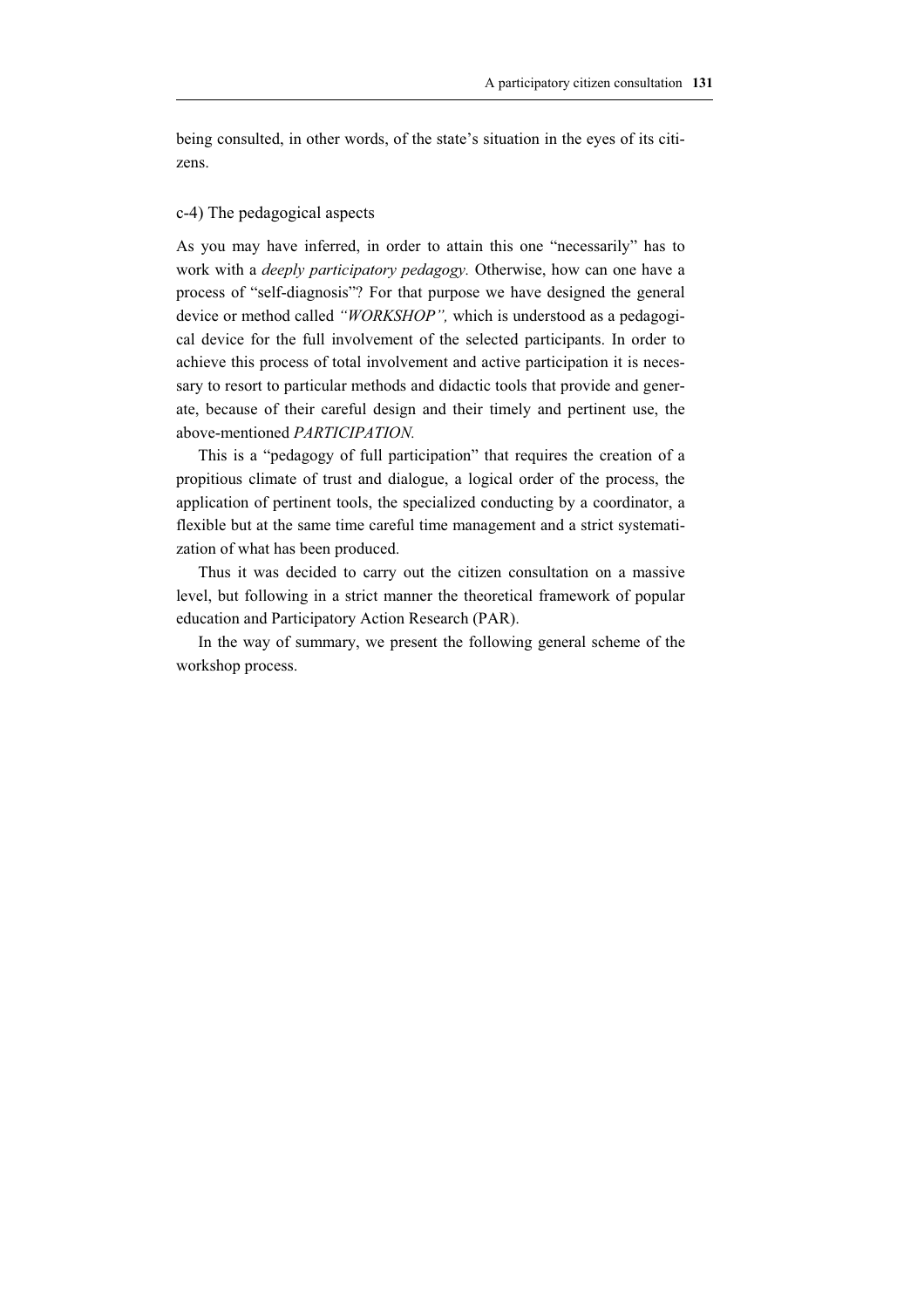

## **Figure 1: Summarized scheme**



that make it possible to improve the critically recognized situation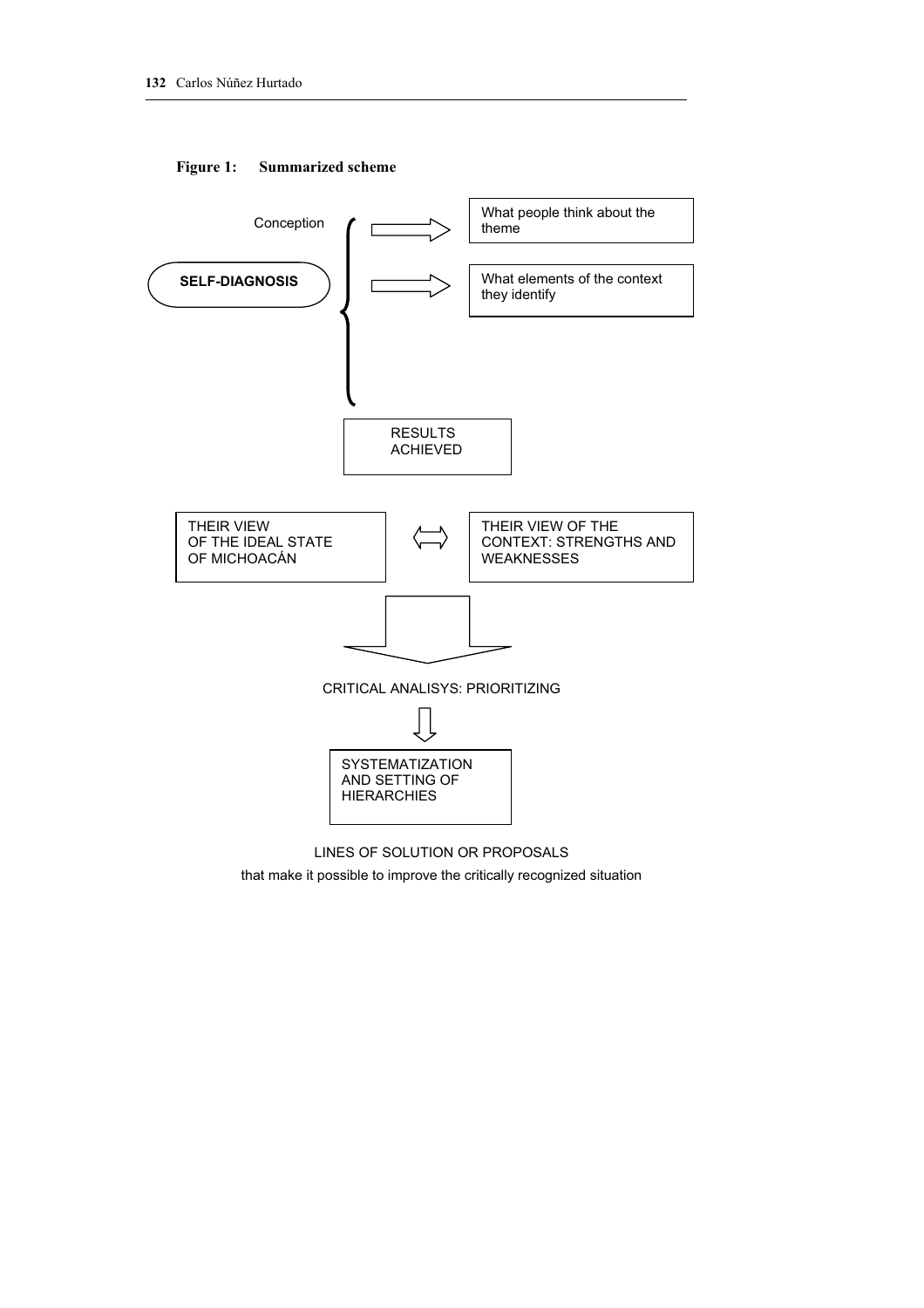



## **5. The concrete proposal: The Workshops for Self-diagnosis and the Working out of Proposals: "TADEPs"**

As one can see, the methodological issue assumes a relevant role, as it will make it possible to "bring down" the theoretical, ethical and political assumptions to the field of what is really possible: *what* can and must be done and *how* one should go about consulting the citizens.

As a first approach, it was suggested that the "consultation" should be made in a deliberative manner, starting from the call to implement innovative and truly participatory "pedagogical-political spaces." For that purpose, a strategy was designed that would be based on the carrying out of the "work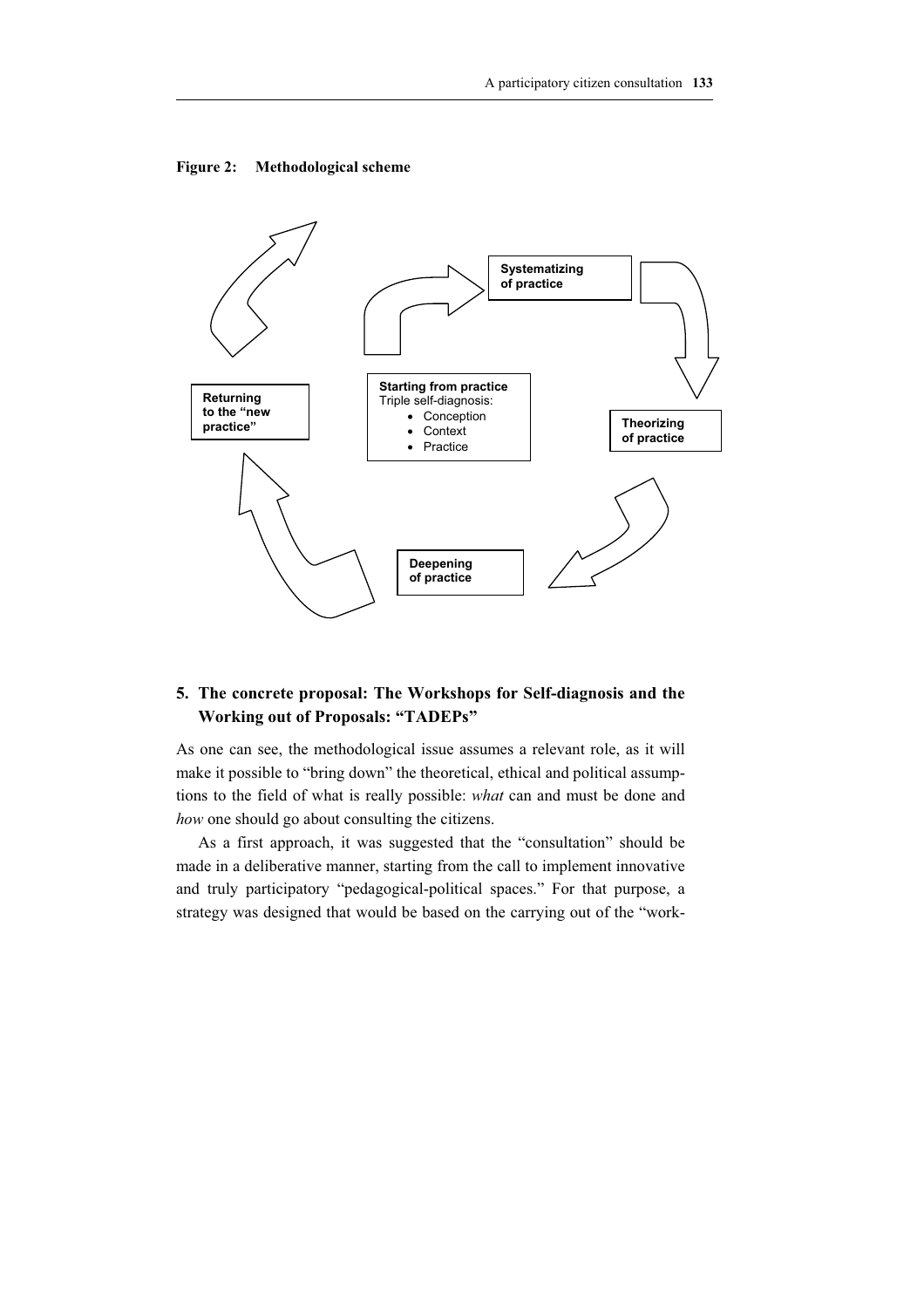shops for self-diagnosis and the working out of proposals" (TADEPs), the workshops that would be carried out under the ethical-political, epistemological, methodological and pedagogical principles highlighted above and that, as indicated, had to be adapted to the possibilities and requirements of a massive process to be implemented in a very short period of time.

As a matter of fact, the first contacts and conversations took place in March and April. The commitment materialized in May. The consultation was designed and carried out in July and August and was systematized in September and October. In other words, the general process was carried out, in all of its stages, in a period of only seven months.

Therefore, taking into account the great cultural and ecological diversity of the state of Michoacán as well as the fact that its regions have different levels of economic and social development, consultation mechanisms were designed in which the citizens in general would voice their opinions *on the basis of their territory*, whereas the specific actors and/or experts would bring their proposals by *themes and sectors*. In this way the citizen consultation was carried out, as already mentioned, through the "TADEPs" in order to consult the citizens based on the framework of their territorial, communal, institutional and thematic views, in a significant and truly representative manner.

On the basis of the theoretical-methodological framework described above, the so-called TADEPs would be made up of a pre-established number of 50 participants selected according to criteria of a pattern worked out by the different government agencies and by the organizations of civil society and in accordance to their level of representation.

In order to call them together, each one personally received in the place where s/he lived (regardless of how far located) an envelope with her/his complete name, personally delivered by a public employee. This implied a great effort of logistics and cooperation between several government agencies.

That envelope contained the following:

- A letter of invitation signed by the state governor in which he invited the person to participate, expressed the importance of the consultation and thanked the person in advance for his/her participation.
- The general program of the TADEP.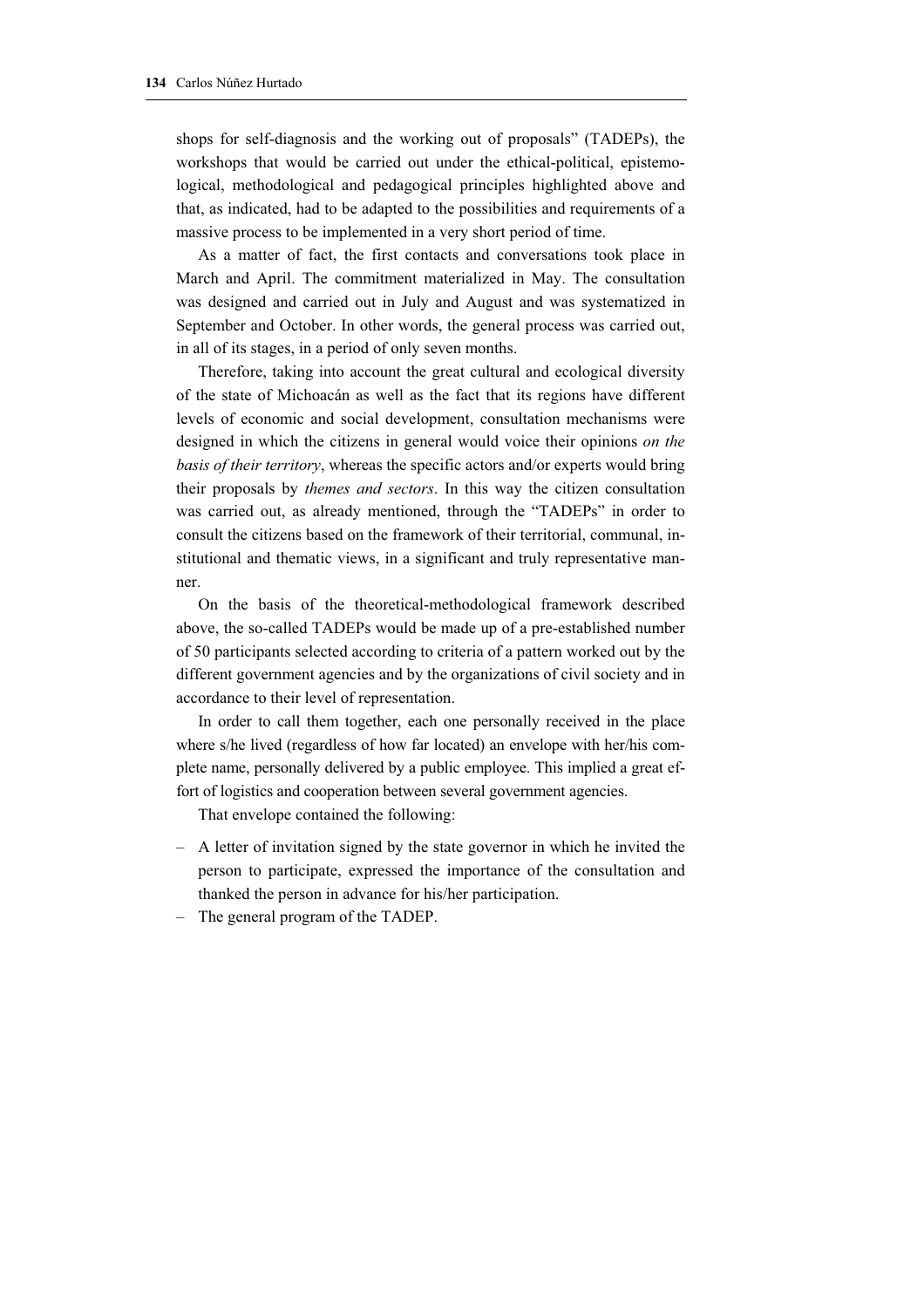- A "participant's manual" designed and printed especially for the consultation, containing the directions on some tasks that each participant was expected to fulfill.
- An evaluation form.
- Cards with printed questions that should be answered in advance by the invited person, together with her/his reference group.

## *a) Types of workshops*

## TYPE "A" WORKSHOP: "TERRITORIAL"

The following people were invited to this type of workshop: representatives of the political-administrative authorities (municipalities), members of communal, social and civil organizations and prominent citizens *from a specific territory* formed by a group of two to five municipalities ("micro-regions") according to population density, proximity and affinity in terms of context. In some micro-regions two or more workshops were held because the conditions of the particular zone required it. This was the case of Morelia, the state's capital, for instance.

FORTY-FOUR WORKSHOPS of this type were carried out. They called together 1,823 citizens who represented 72% of the called ones.

## TYPE "B" WORKSHOP: SECTORIAL

To these workshops were invited representatives of the different sectors of production, social, cultural, political etc. life of the state. The sectors were grouped in 14 workshops. Most of them took place in the capital, but occasionally a workshop was held in another population center that better represented the sector's interest. 269 persons participated in them.

## TYPE "C" WORKSHOP: THEMATIC

Using criteria similar to the previous type of workshop, in this case persons involved in particular "themes" of special relevance (gender, human rights, environment etc.) were invited. 24 such workshops were held, attended by 523 participants.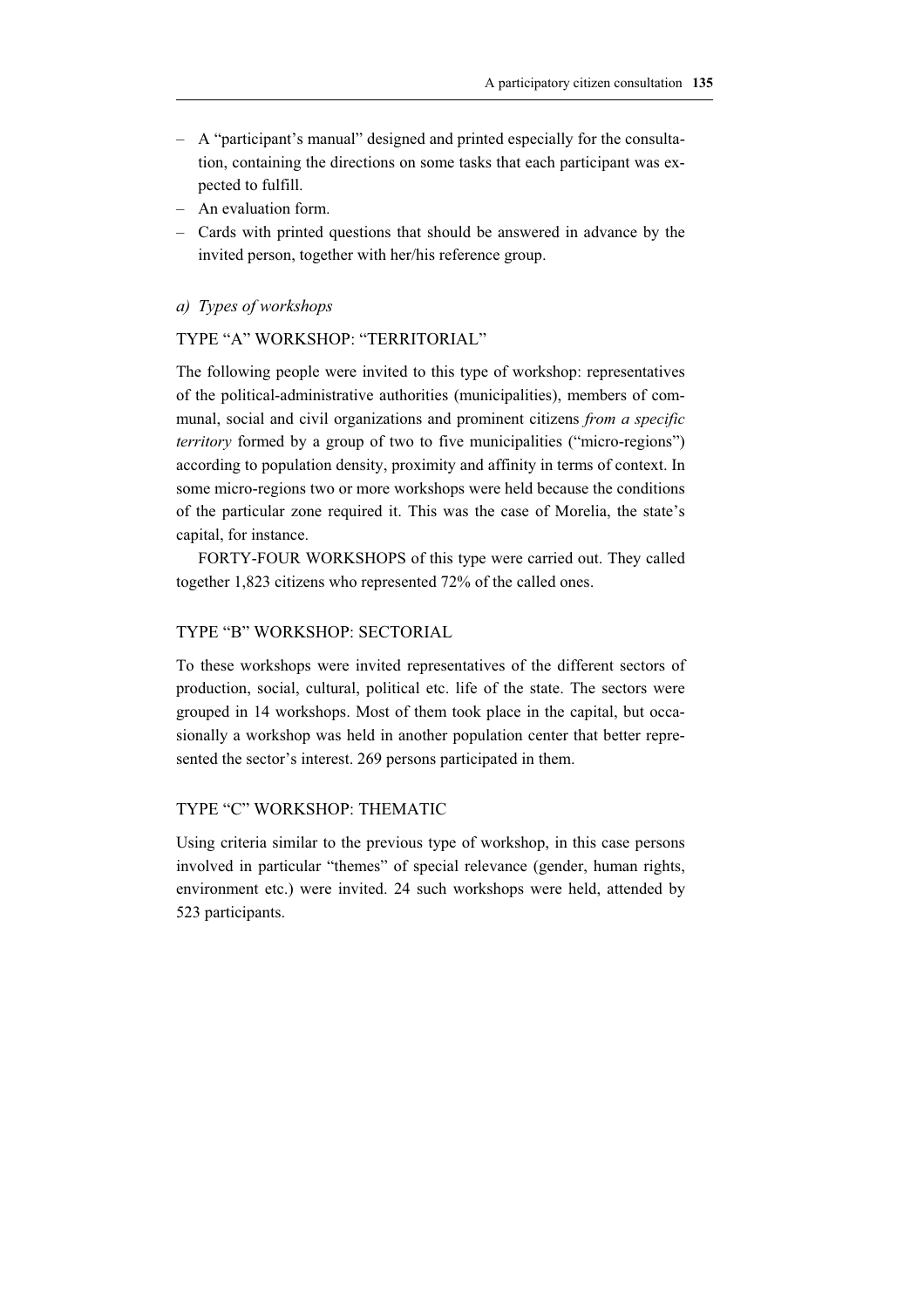#### TYPE "D" WORKSHOP: MIGRANTS

As mentioned above, Michoacán is one of the states with the largest number of immigrants in the United States. For this reason, the effort to consult these migrants from Michoacán who are settled in the American territory requires a special mention. Through contacts established with the "migrant clubs" that exist in that Northern country, five TADEPs were carried out in North-American territory, plus one workshop in the state of Michoacán itself. 281 persons participated in these six workshops.

#### *b) The moderators of the TADEPs*

From the very beginning of the process we got in touch with the organized civil society of the state of Michoacán. It was a premise and "condition" of our proposal to the authorities who were co-responsible for the process that this sector should have an active part in the consultation and the subsequent stages. This was the only policy that was consistent with the very spirit of the administration's will. How can you talk of and generate citizen participation without the participation of the most committed sectors of civil society?

Therefore, the moderators of the TADEPs were members of those organizations. Thus they were outside of the government structure, but were extensively familiar with the state's environment and experts in the use of "participatory methodologies." In this way, trust was created in the participants because of the political "neutrality" of the moderators and at the same time the very nature of the process was preserved.

To ensure the correct development of the TADEPs, three workshops on methodological training for both "moderators" and reporters were held. This work implied the inclusion of representatives of that sector, democratically elected by the members themselves, in the tasks of precise methodological definition, in systematization and in the follow-up tasks after the consultation.

It is important to point out that this process facilitated the creation of a "coordinating agency" of NGOs to respond to the consultation's demands and requirements. At present this coordinating agency has been changed into the "Alliance of Civil Society for Citizen Participation", which brings to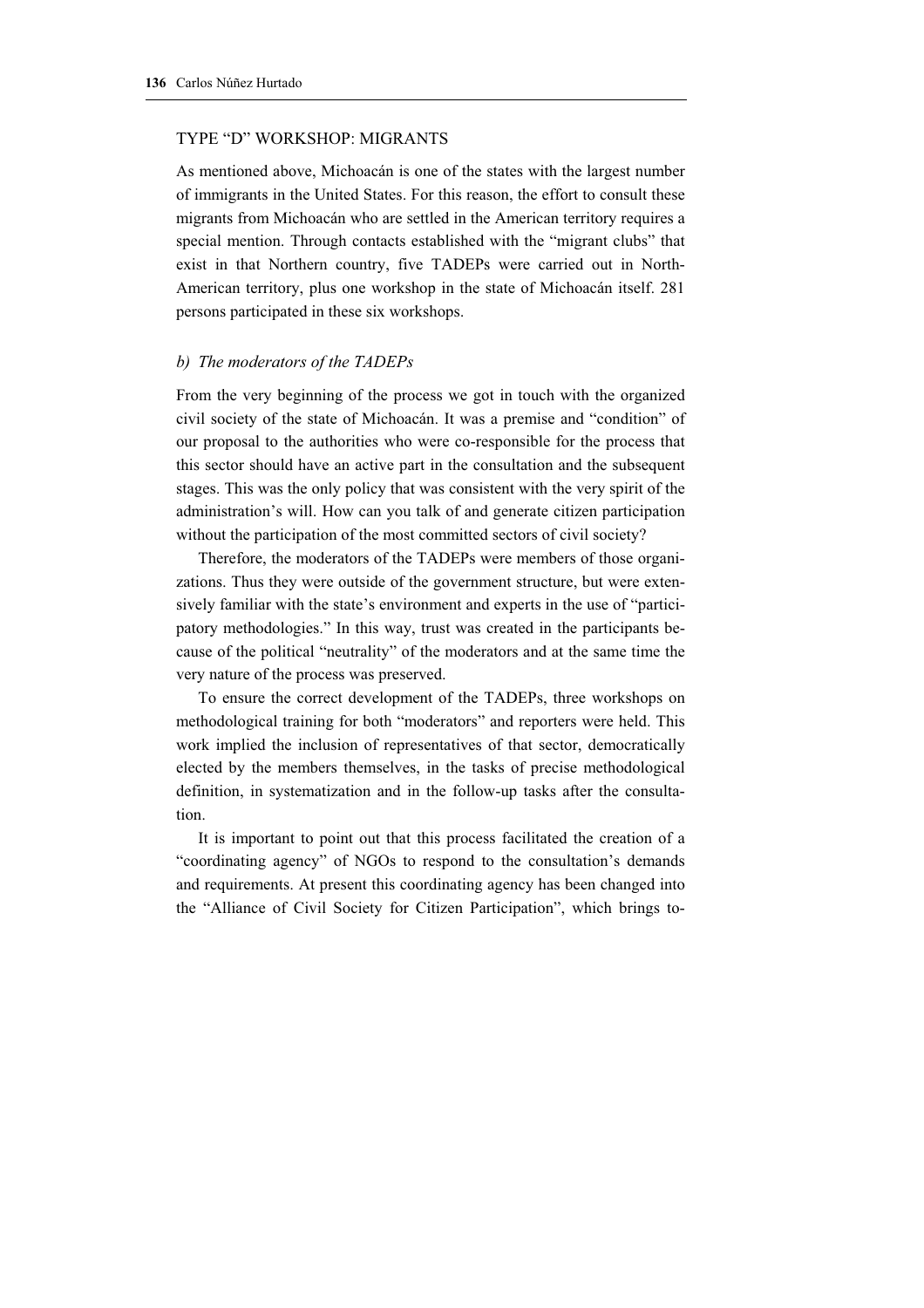gether 23 NGOs. This does not mean that 100% of the state's organizations are part of this alliance. It is just a very dynamic representation of that sector that does not close its doors and does not exclude the participation of many other NGOs with a different profile.

#### *c) The methodological development of the TADEPs*

The conceptual model of design and methodology of the TADEPs was the same one for all types of workshop. But in the case of the "thematic," "sectorial" and "migrant" ones, *the questions had to be understood and answered from the perspective of the corresponding "thematic axis."*

As mentioned above, each participant received a personal invitation and the necessary work material. The directions indicated that some tasks had to be done before the date of their respective TADEP, such as the task of collectively answering, together with their reference group, the printed cards that were in the envelope. These answers would be the main material for the work done during the workshop itself.

The cards of different colors contained the following questions:

Three cards to answer "what are the three most important things that would turn Michoacán into the best place to live?", "What should the government do to achieve this state that we long for?" and "What should the citizenry do to achieve this state?"

Three other cards of different color asked about the three main factors of the economic context that would favor the achievement of that ideal state.

Three cards that asked the same question in relation to the social aspects, both positive and negative ones. Ditto for the political and cultural aspects.

Summarizing:

They were asked to identify the "dream" of the ideal state of Michoacán. They were asked to point out the government's responsibility for the fulfillment of that dream. Ditto for the citizens' responsibilities in that fulfillment.

Then they were asked for an analysis of positive and negative factors of the social, economic, political and cultural context which favored or hindered the fulfillment of that dream and the exercise of the government's and society's responsibilities.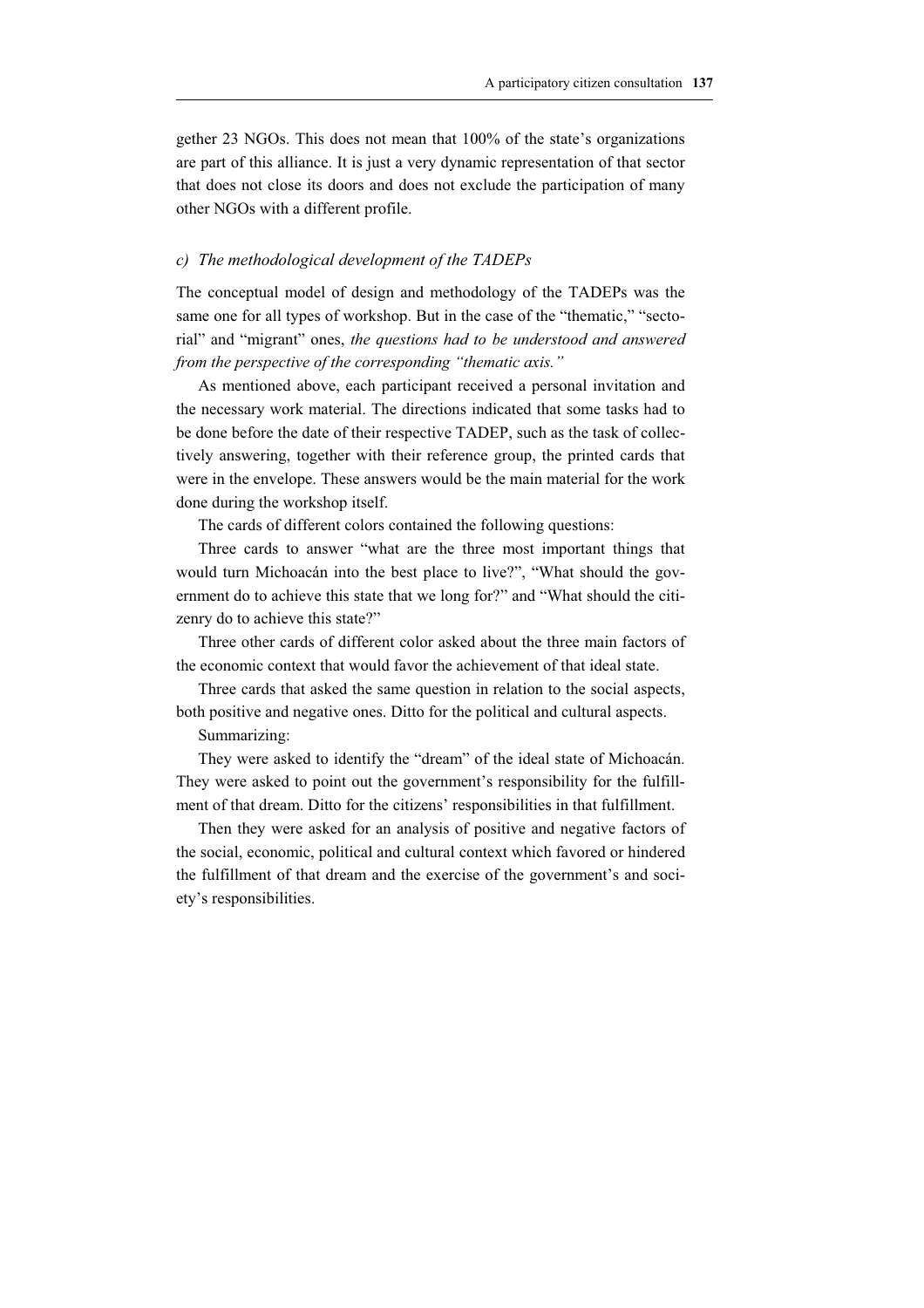These cards should, as mentioned above, be answered in advance, and in a collective way by the reference group to which the individual belonged.

On the indicated day and hour the invited representative went to the indicated place carrying that material and met the other 49 invited representatives who had done the same things.

In the indicated place and on the indicated day for the development of the TADEP, the moderator (from civil society) and the reporter (from the government structures) facilitated the introduction, the explanation of the goals to be achieved and the methodology to be followed.

Then the coordinator moderated the group process of sorting the cards by simple affinity of content. This was obviously done by following the "steps" suggested by the questions on the cards: first those about the "dream," then those about the responsibilities and finally those related to each element of the context, and so forth.

It is understandable that the process of socialization of each participant's cards and of the search for criteria for the agreement on the sorting gave rise to a very complex and deep debate about the indicated items. Thus this consultation process really generated active participation in the deliberation, produced dialogue, implied the exercise of democratic values, of tolerance, etc. For this reason, we have always stressed that beyond the results themselves such a consultation generated an educational and "pedagogical balance" of great importance for the future of the policies of citizen participation.

Once this heavy exercise was concluded (after several hours of work), the participants themselves, through a criterion of ascribing "points" or "votes" granted to each participant and by making use of their votes and in front of the newly constructed "cardographs", had to attribute valuations to topics or columns of cards that as a group they considered to have priority.

This was a way of "closing" or "limiting" the very extensive thematic universe that had been created. By doing it through criteria of valuation of priorities, the group as such expressed together a more complete view that implied a progress in the debates and the search for agreements. This is what we call a process of "theorizing", since it implies a critical distancing from the original personal criteria, which are now enriched by everything that was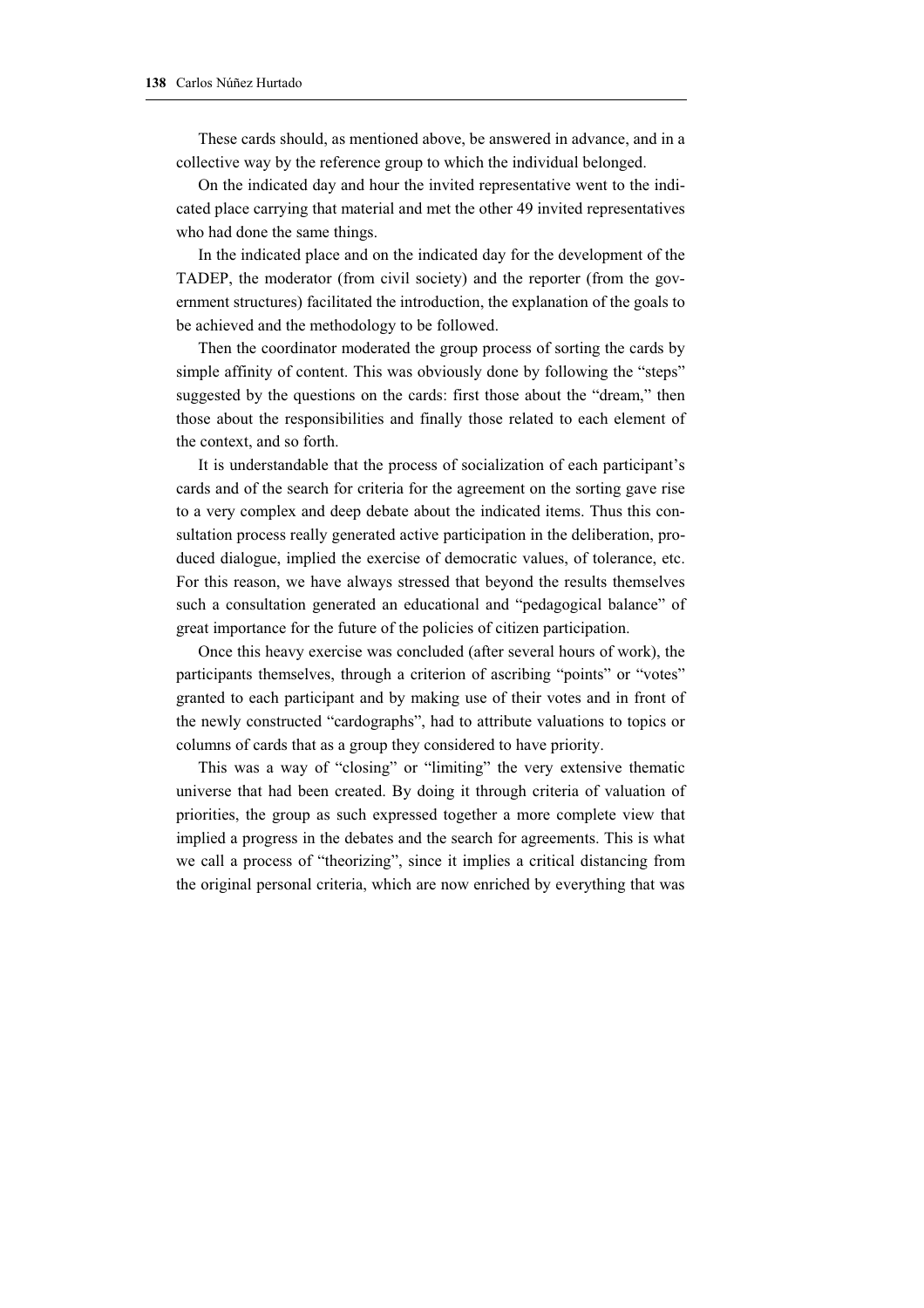expressed and by the processes of collective systematization which obviously produce a knowledge of a higher order.

Finally the last task asked the participants to collectively work out proposals for the solution and/or promotion of each one of the identified priorities. It was not always a matter of "solving problems," since there were also priorities of improving certain strengths that had been found. For this reason, and in order to avoid the paternalistic or "clientelistic" connotation that is usually subjectively present in the relationship between society and the government (on both sides), the word "problem" was not mentioned in any of the cards or directions. The words used were always "things," "elements," "situations"… but not "problems." This is not because one would not think that life is in fact full of problems, but because LIFE does exist in spite of all. Mainly in the countryside and the indigenous communities this life is full of cultural richness, natural resources, very positive values, habits and customs. All that undoubtedly "sails" in the midst of storms of a context that is clearly problematic, difficult, marginalizing… but never eliminates life, which resists in spite of all and expresses itself in other codes.

Therefore, in the consultation's results we find both real problems and very significant strengths which otherwise, in a traditional research approach, would certainly not have surfaced… simply because the participants would not have been asked about them.

The elements of the situational diagnosis expressed in the "cardographs", together with the definition of priorities and the set of proposals (recorded in writing), were faithfully collected by the reporter with the help of the coordinator or facilitator by making use of the "notebook" we had designed for this purpose.

In this way, as we closed the workshop (7 to 9 hours later) we had the first faithful memory of initial systematization. The latter, after being revised, was signed by the reporter himself/herself, the workshop's coordinator and the representative of the municipal administration, which was always present. In this way, and before the eyes of everybody, the will and decision not to change anything in the obtained result became evident. And this strengthened people's trust in a process of true consultation, without manipulation by the government or the politicians.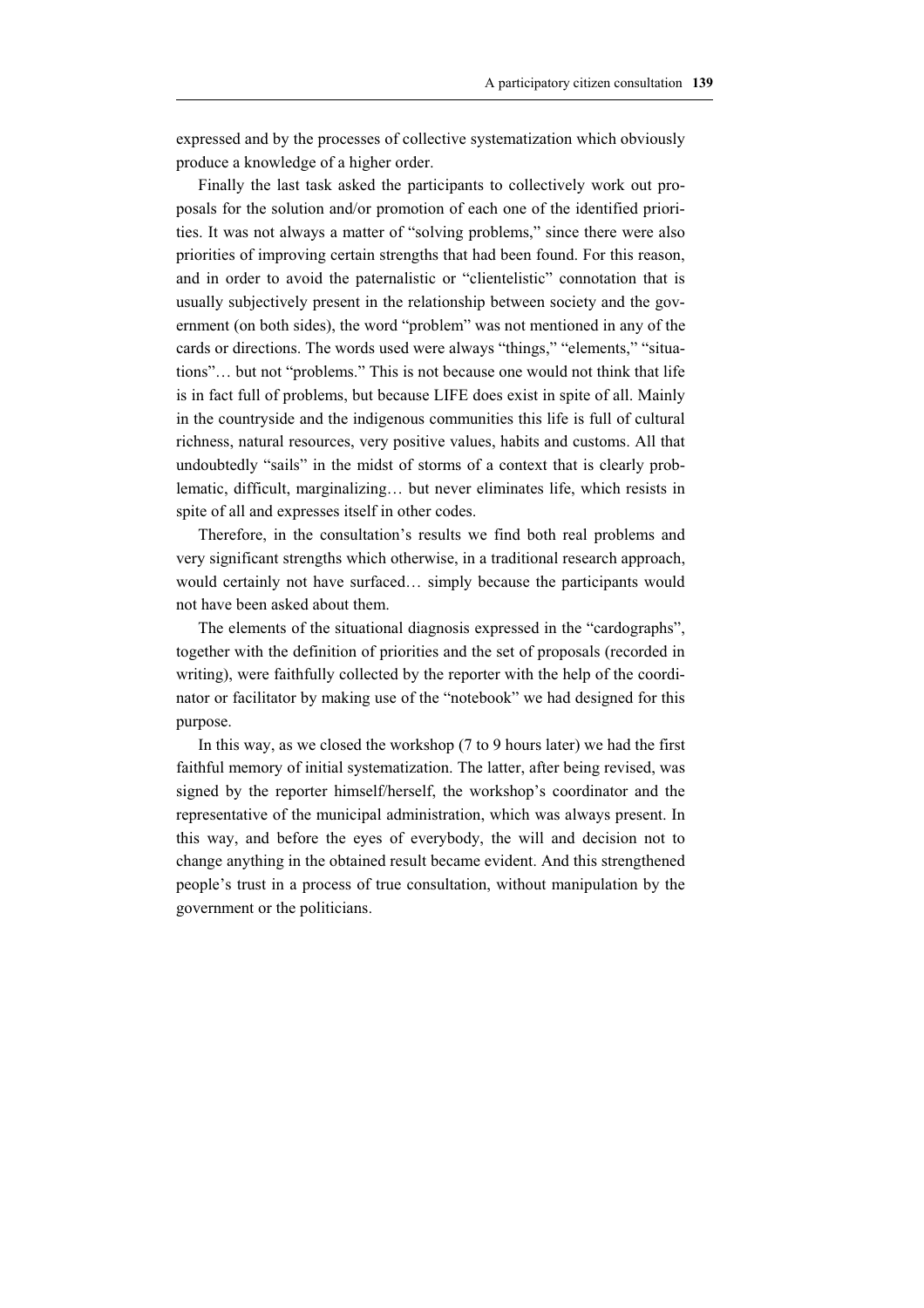#### *d) Evaluation*

At each workshop an evaluation form (included in the material used) was filled in by each participant. The results that have already been systematized indicate that more than 80% evaluate the process in an extremely positive way.

## **6. The systematization**

The results of each workshop were systematized, in a first version, in an immediate way while the workshop was being carried out, according to a described procedure and by using a special format designed for this particular case. In the systematization each reporter recorded in a summarized manner what had been expressed by the group at each stage of the TADEP. For that purpose people made use of what had been expressed by the participants in writing, thus avoiding the possible subjective interpretation of the reporter. In this way it was possible to "standardize" the records of the texts in segments that could be captured in a computerized data base developed by the IT personnel of the SEPLADE itself. In its analysis and interpretation, this base produced the themes prioritized by the participants to be included in the PED.

Of course the IT media imposed their own characteristics and required the development of a system of data base, its design and implementation, as well as the development of the computer programs for the data exploration, which meant a considerable amount of codes. The SEPLADE has now at its disposal a true base of knowledge, skills and abilities to interpret the complete results of the Citizen Consultation. It has the ability to respond to practically any manner of classification, order, category, textual content, point of origin, incidence, even through "query trees" similar to the search engines for the internet.

This unprecedented effort of development with cutting-edge technology, installed in times of highly limited financial resources, applied to the case of the citizen consultation can now show truly impacting and complex results, with a potential for future development that has not been exhausted, since the possibilities of its applications are really very rich.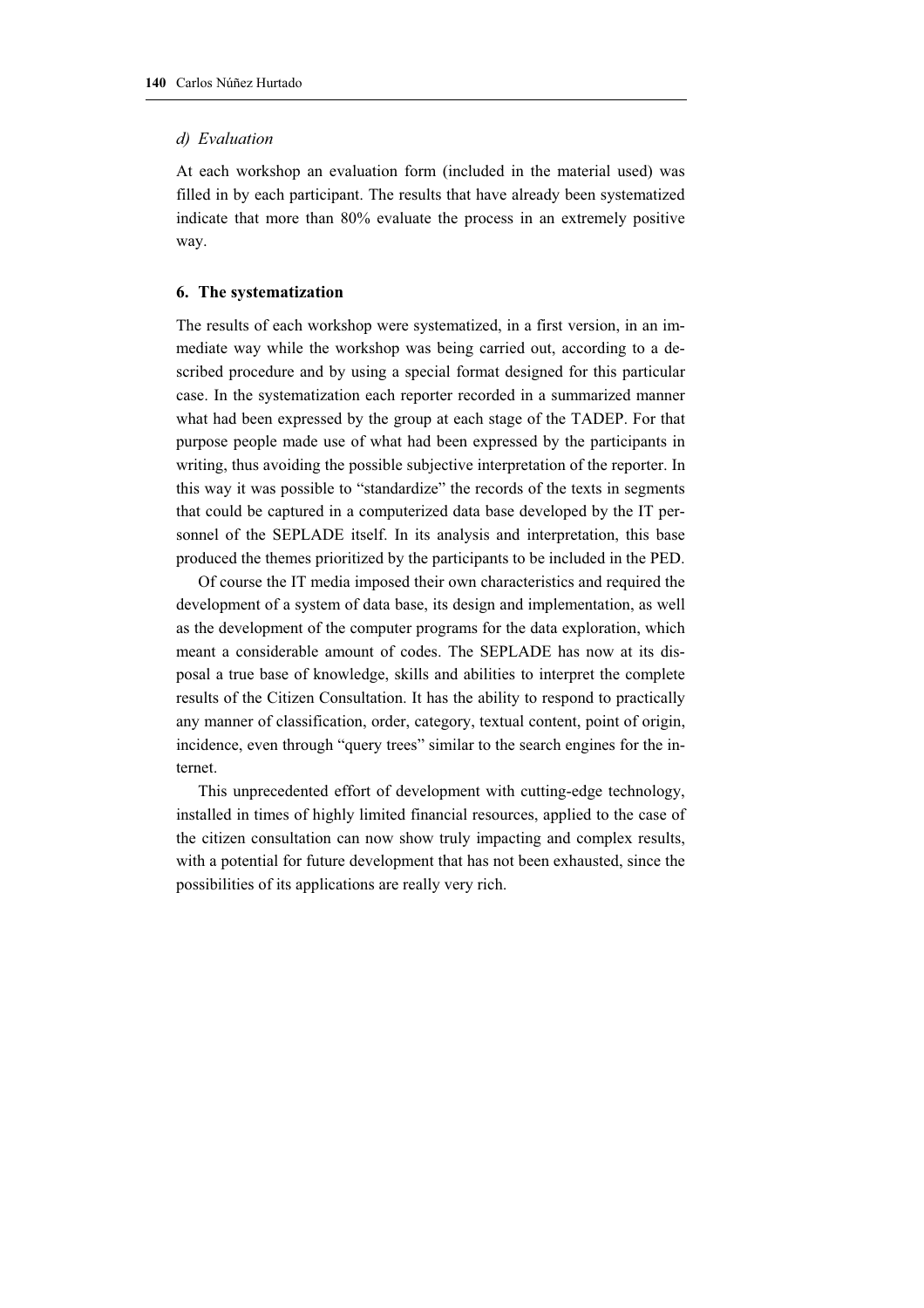#### **7. Other components of the citizen consultation**

Since the TAPEDs were carried out through special invitations extended to persons who were significant because of their social role or representation, other resources were made available to the citizens of Michoacán. Thus any ordinary citizen who was willing to do so could give her/his contribution, which would be incorporated into the consultation.

## *a) Consultation mailboxes*

A specialized company was hired to install, operate, collect and systematize "mailboxes" or "ballot-boxes" in which people could put ballots designed in a form that was compatible with the TAPEDs. These ballots contain ten questions by "closed" options and one "open" to the citizens' proposals. The mail boxes (162) were put in crowded places in all municipalities of the state of Michoacán. The citizens who wanted to do so could express their opinions and proposals by filling in the ballots and putting them into the mailboxes. The amount of responses that came in was of 42,685. The results of the systematization were incorporated into the computerized common base of knowledge.

#### *b) Internet*

The web page of the government of the state of Michoacán (www.michoacan.gob.mx) received a link that showed a questionnaire whose format and content are identical to the one used in the consultation through mailboxes. Thus those who wanted and could participate through this technological medium accessed the resource and participated in this way. Of course the number of responses, 678, is smaller than in the other means of participation, but they have been equally incorporated into the knowledge base.

## *c) Telephone, fax*

Finally, a phone number was published through which people could send proposals or suggestions by fax. This form of communication was practically ignored.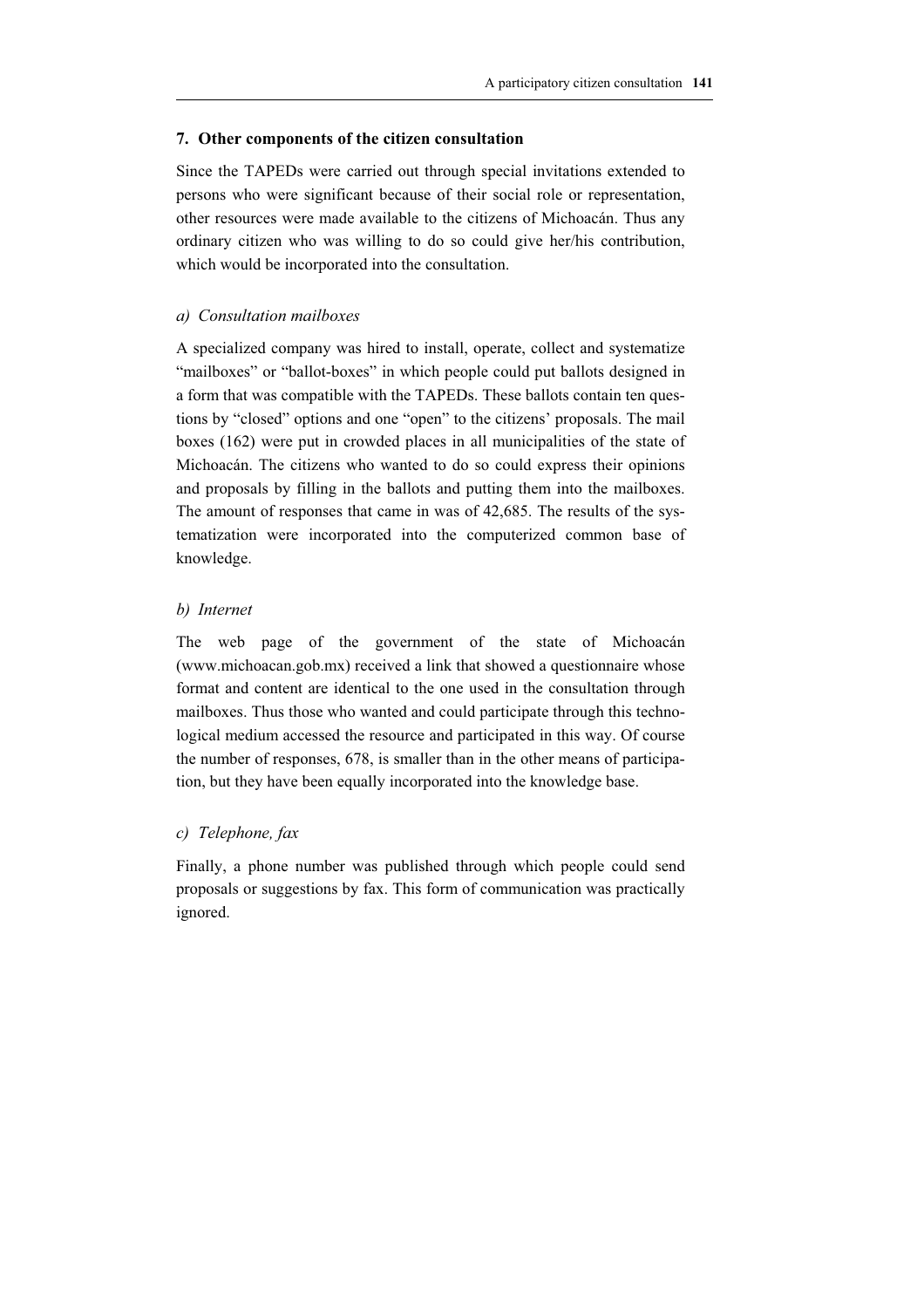#### **8. Tasks and work and support materials**

To manage to overcome the suspicion and generalized apathy of the population in relation to this kind of exercise, which were the product of the farce and modes described above, was not an easy task.

It is true that the "political capital" of the new administration, backed on a broad support received by the governor in the election, represented an important strength. But we thought it did not necessarily guarantee the actual support that our proposal required.

For this reason, a "Strategy of Communication" in all available media was designed and implemented in cooperation with the government's General Coordination of Social Communication. This implied the execution of a corporate image, mottoes, products for radio stations, TV stations, printed material, etc. It obviously included the definition of the times, paces and densities of the contents. In our view the impact of this campaign was very important to create the favorable "climate" for the positive response that we ended up having.

But we also devoted ourselves to the preparation of the support material for a successful implementation of the consultation. Thus, always in cooperation with the General Coordination mentioned above, we designed and produced the "Working Manual" for the TADEPs mentioned above. This material indicated in a graphic and simple way the tasks that each participant should fulfill before and during their respective TADEP. The cards containing the questions to be answered in advance were designed and printed.

In order to disseminate and debate the methodological proposal, we prepared Power Point presentations. We used them in meetings with the staff of the SEPLADE, of other secretariats, and for the presentation to the governor and his broadened Cabinet.

## **9. Application, supervision, accompaniment**

During the stage of the consultation's application there was a field supervision and an indirect supervision of the process of the TADEPs. It should be pointed out, for instance, that the territorial TADEPs (44), which encompassed the consultation to the 113 municipalities of the state, took place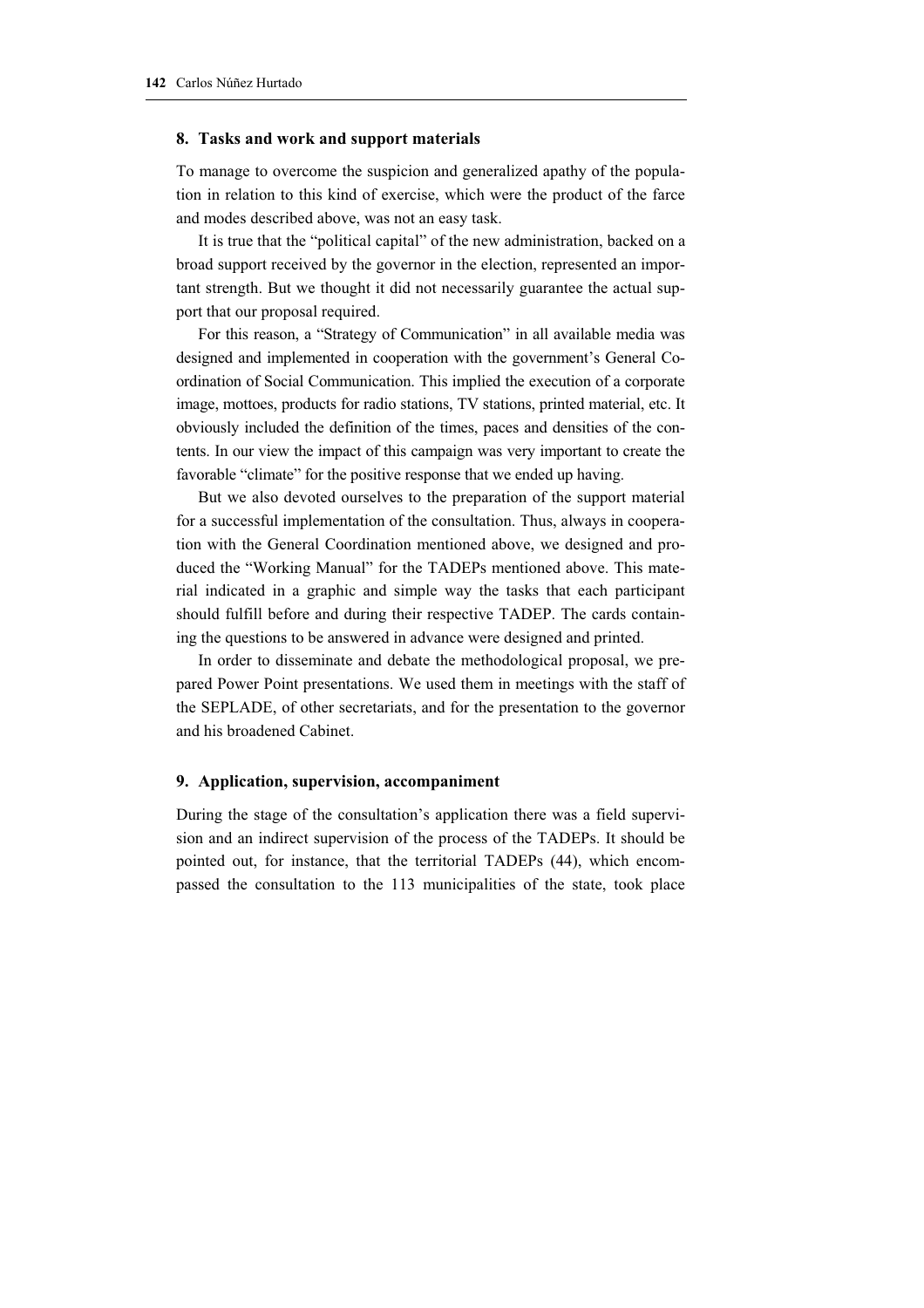A participatory citizen consultation **143**

within five days only, which means that nine such workshops were developed every day.

This decision also created a very favorable climate in the state, since each one of the TADEPS had the participation of well-known citizens from the region as well as of the municipal authorities. The newspapers and radio stations in each region provided for a broad coverage of the events, thereby generating a favorable synergy that reinforced the campaign in the media.

## **10. Design of materials for return and socialization**

"Memories" of the TADEPs were designed and worked out in order to inform about what had been accomplished. They should be given to the participants at new sessions of "return, follow-up and evaluation." These sessions have been delayed. We are in the process of holding them by incorporating them into a new consultation on the "exercise of government" that will take place soon and will follow in general terms the structure of the TADEPs.

A video that informs about the experience has also been prepared and is available. The General Coordination of Social Communication was directly in charge of the script and the production of the video itself. Power Point presentations have also been prepared to inform about the results and the follow-up strategies.

## **11. Interpretation and summary of the consultation**

The consultation had three significant sources of information: the TADEPs, the mailboxes and the web page.

In a very clear way, the three resources lead to a view of the state of Michoacán, to an analysis of the context, to an interpretation of strengths and weaknesses and to a series of proposals that are surprisingly coincident, regardless of the different modes that each device had to use in terms of methods and working tools. This gives the results an unquestionable validity.

An analytical reading allows us to say that the most often mentioned themes are:

– Employment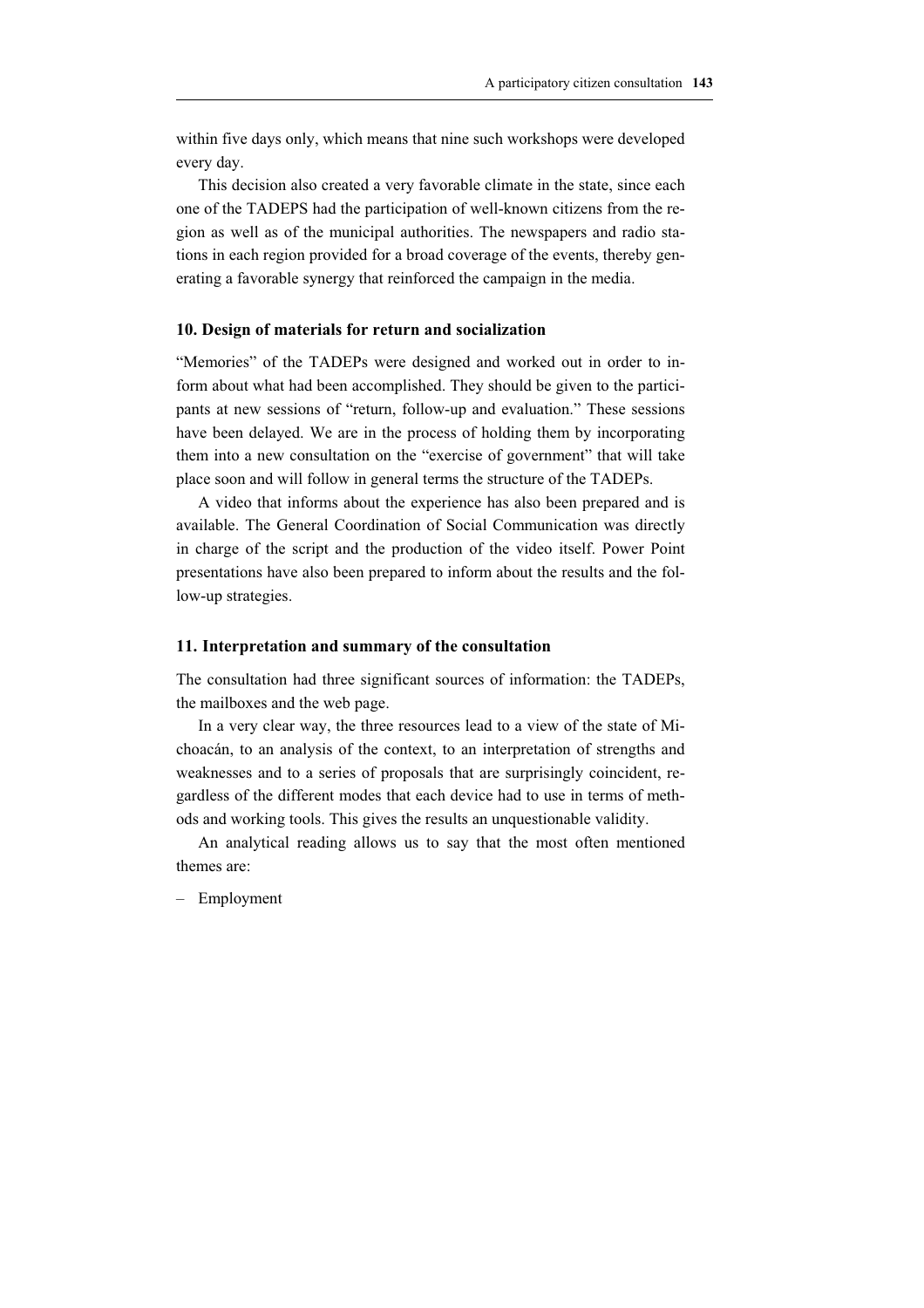- Security
- Education
- Environment

As a consequence, when they refer to the actions that the government should implement in order to fulfill that, they mention with logical consistency the following ones:

- Creation of employment sources
- Support to the rural areas
- Support to education
- Fight against corruption
- Protection of natural resources
- Generation of spaces of citizen participation

The relevant incidence of the support and encouragement of citizen participation should be highlighted, as this is an element that will be reiterated in other chapters, as we shall see.

In the same sense, when referring to the role that the citizenry and civil society must take on, they express the following:

- Citizen participation
- To support democracy
- To cooperate with the government in relevant tasks
- Environmental protection
- To denounce the acts of corruption and/or ineffectiveness on the part of the government and consequently to assume an ethical behavior (to influence the public administration)
- To cooperate in the creation of jobs

For that, they express their strengths in a very consequent way. If we interpret the data dynamically, we have the following:

- Their own culture (identity, sense of belonging, knowledge, etc.)
- The state's own population
- Its natural resources
- Present democracy (understood as legitimacy of the present government, alternation, plurality...)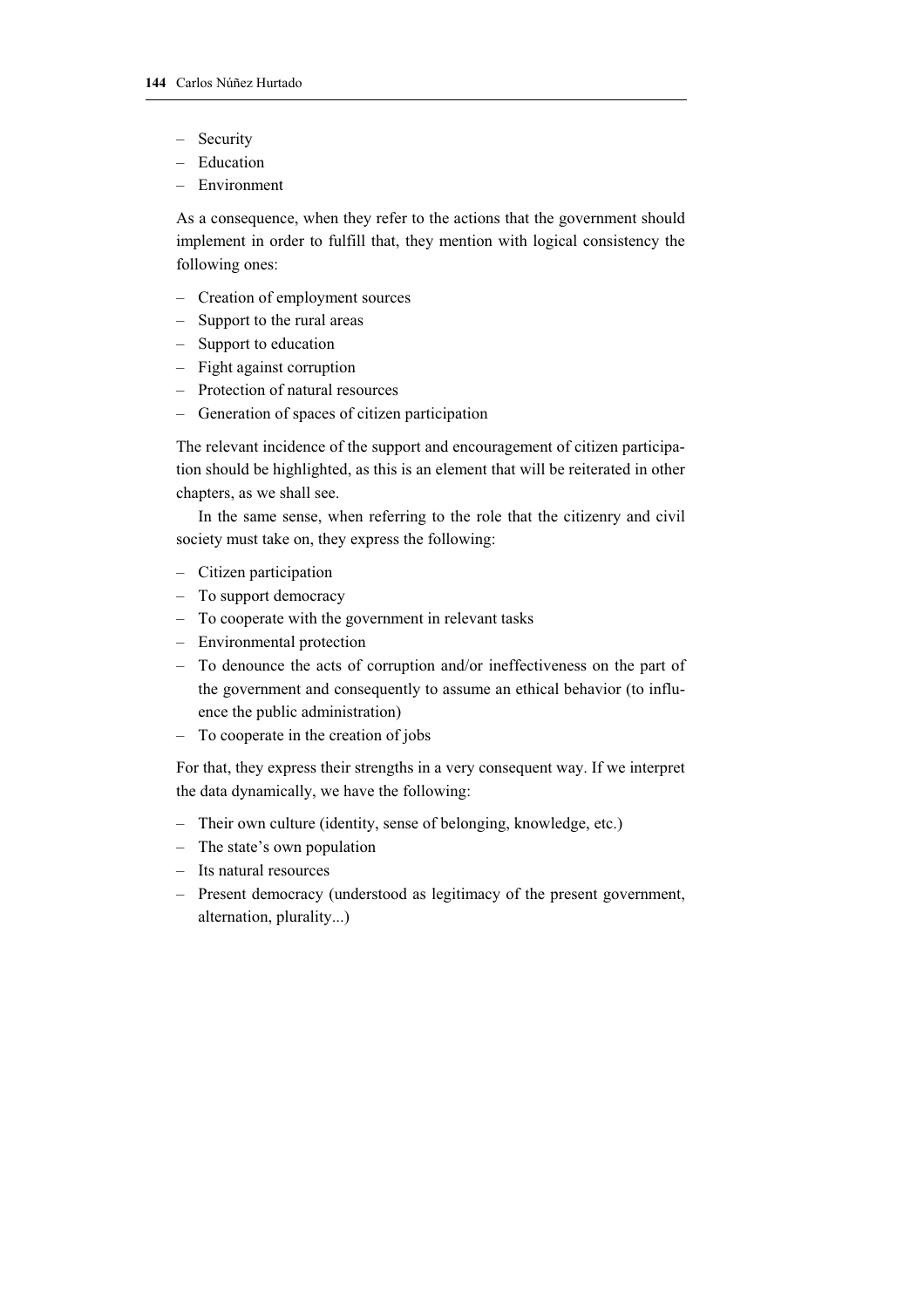As we can see, the citizenry grants the government the opportunity. But it sends a message that it wants to participate in the tasks of governing on the basis of who they are and what they have: their culture, the strength of their identity, their resources. All in a favorable and hopeful political environment.

When talking about the weaknesses they find in the context, they consistently express the following:

- Lack of jobs
- Insufficient and low quality education
- Corruption
- Administrative ineffectiveness
- Insecurity

Finally, the proposals they make (which are extremely numerous, very varied and rich) coincide in three great areas:

- Education
- Culture
- Citizen participation

We can conclude that the citizens unambiguously have perfect clarity about what are the state's main problems.

Therefore, the "dream" of the Michoacán they expect as a future construction expresses in the form of longings precisely the antithesis to the difficulties and problems they perceive: jobs, education, security, citizen participation, etc.

But the most interesting element of all is that in their demands they emphasize that they want to be participants in the construction of the longed for state. There's no ambiguity in their message: they explicitly demand it when they ask the government to create or strengthen spaces of citizen participation, when they offer their own participation as a strength, when they emphasize participation once again in their proposals.

If we add to that the other elements of their strengths and commitments, such as their own identity, sense of belonging, resources and knowledge, they are telling us that in the development model that they expect the present ad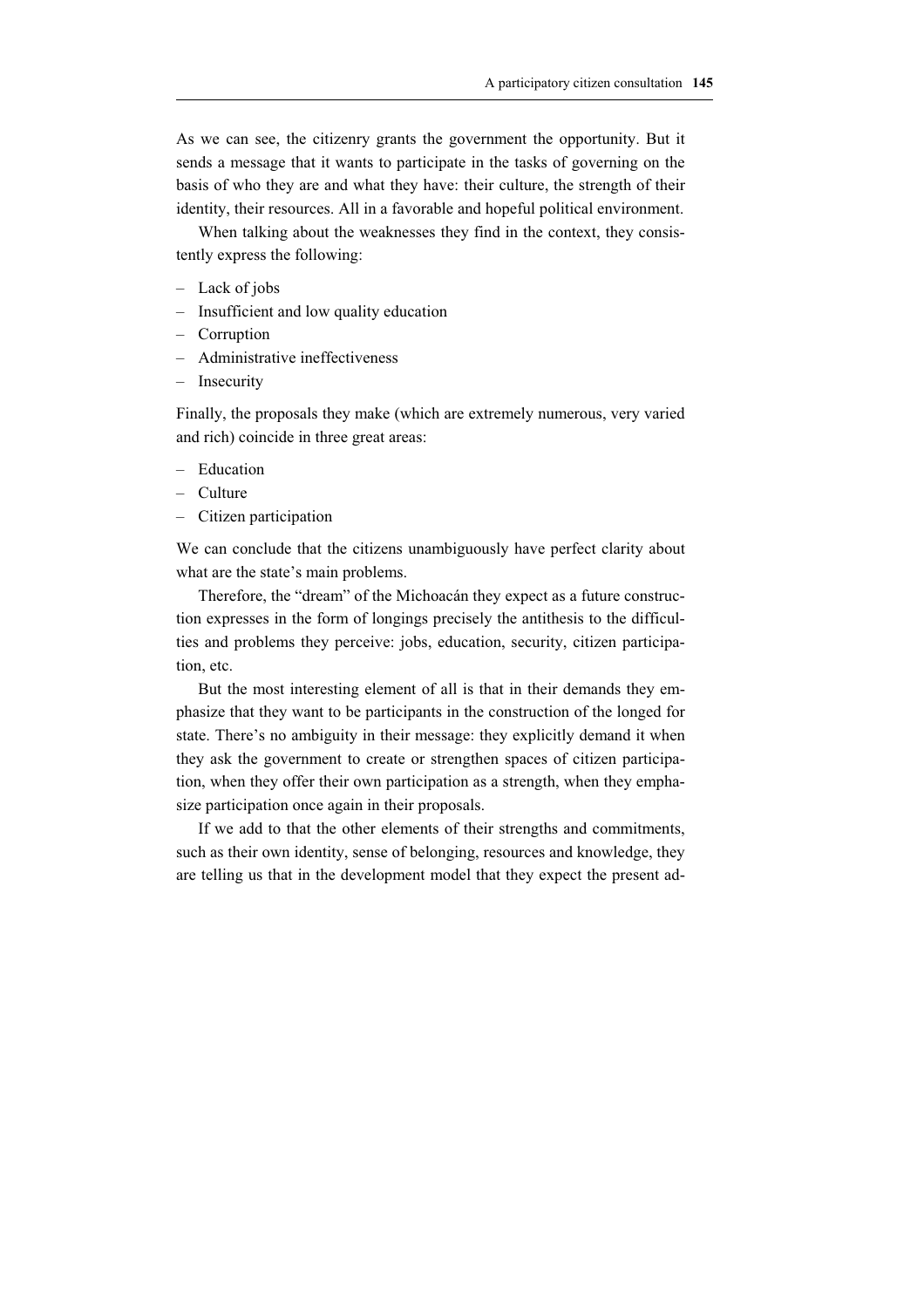ministration, to which they continue offering a vote of confidence, to promote, they and their culture must be taken into account.

In other words, they understand themselves as active social actors, as actors of solidarity, as protagonists and as committed actors, not merely as "passive beneficiaries" of the state policies.

The fact that this position could be gathered, which is clearly expressed in the consultation beyond any subjective interpretations, is an element of particular relevance that should be considered in the preparation of the PED and the development strategies, plans and programs derived from it.

For this reason, one must think of "trans-sectoral" strategies that approach the situations or themes from a holistic view, as it is expressed in the very name of the plan and as is demanded in the population's message.

In that and for that, the citizens' participation is an ineluctable factor.

The "pedagogical balance" generated as a result of the consultation is there. It does exist, and is a capital of incalculable value for the exercise of a government that wants "to govern from and with the people."

For that purpose a process of follow-up has been designed and implemented.

## **12. Follow-up process**

## *a) Creation of the "Pátzcuaro Task Group"*

In order to continue the process generated by the consultation, and in agreement with the SEPLADE, a "task group" was created, a group made up of staff from different areas of the SEPLADE itself, from the Secretariat for Social Development (SEDESO), from the Center for Municipal Development (CEDEMUN), from the COORDINATION OF SOCIAL COMMUNICA-TION, of members of the ACADEMIA and of CIVIL SOCIETY. This group, named "Pátzcuaro Group" after the name of the city where it met, called on *persons* who, beyond their own institutional responsibilities, had participated in the consultation process, were familiar with its philosophy and methodology and could, therefore, craft the design of the "follow-up strategy."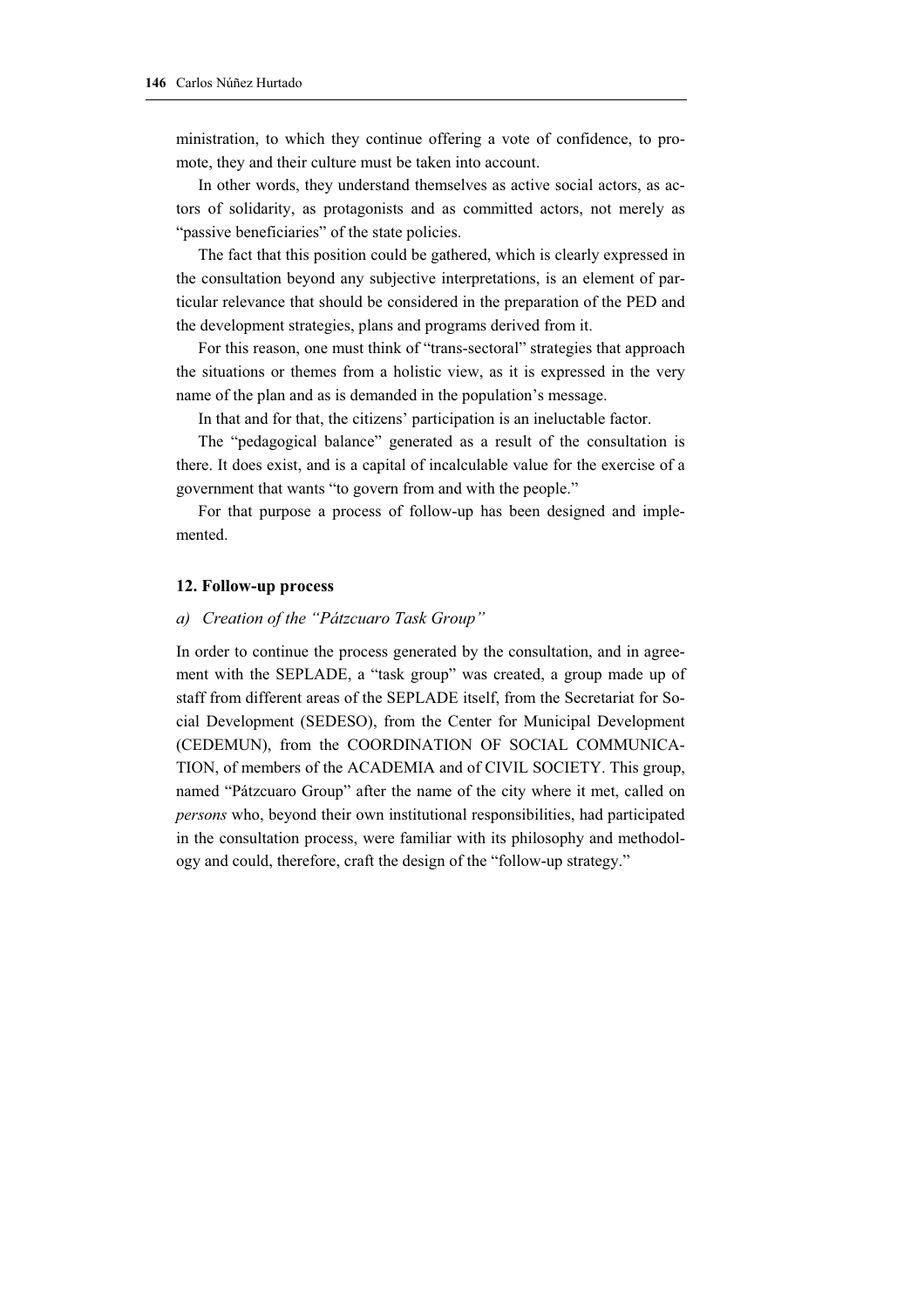## *b) Drafting of the "Strategic Follow-up Plan"*

The "Pátzcuaro Group" members were invited to participate in an intensive workshop (February 6-8, 2003). Through the proposal of "participatory strategic planning" this group designed the "Strategic Follow-up Plan" for the consultation process.

This instrument consists of *eight lines* that are in accordance with the set goals and has been, through the actions that were planned, the guide for generating the initiatives that intend to materialize what has been agreed upon in its lines and goals.

#### *c) Process of Application*

For the purpose of applying the Plan, working teams (committees) voluntarily made up of the participants themselves have been formed. Under the responsible leadership of some of them, the work has been carried on with different paces and levels of progress.

Along the way these committees have been reorganized, "subcommittees" have been created with the purpose of integrating the tasks in the best possible manner and new persons have joined the group, while others have left it.

The group has been meeting on a monthly basis in sessions of information about the progress and/or the difficulties in the achievement of what was planned, of reflection and analysis of the political context and of conceptualization, based on the practice itself, of the nature, implications and range of the group itself and its Strategic Plan.

One of the main difficulties for a better performance of the group's responsibilities has been its "informal" and unprecedented character. For this reason, certain tasks that demand information, representativity, etc. have become difficult. For this reason, from the very beginning the acknowledgment and support of the SEPLADE itself and the governor have been asked for. This was finally achieved on June 20, when the governor gave the orientation to incorporate into the group other government officials of a very significant level and institutional weight.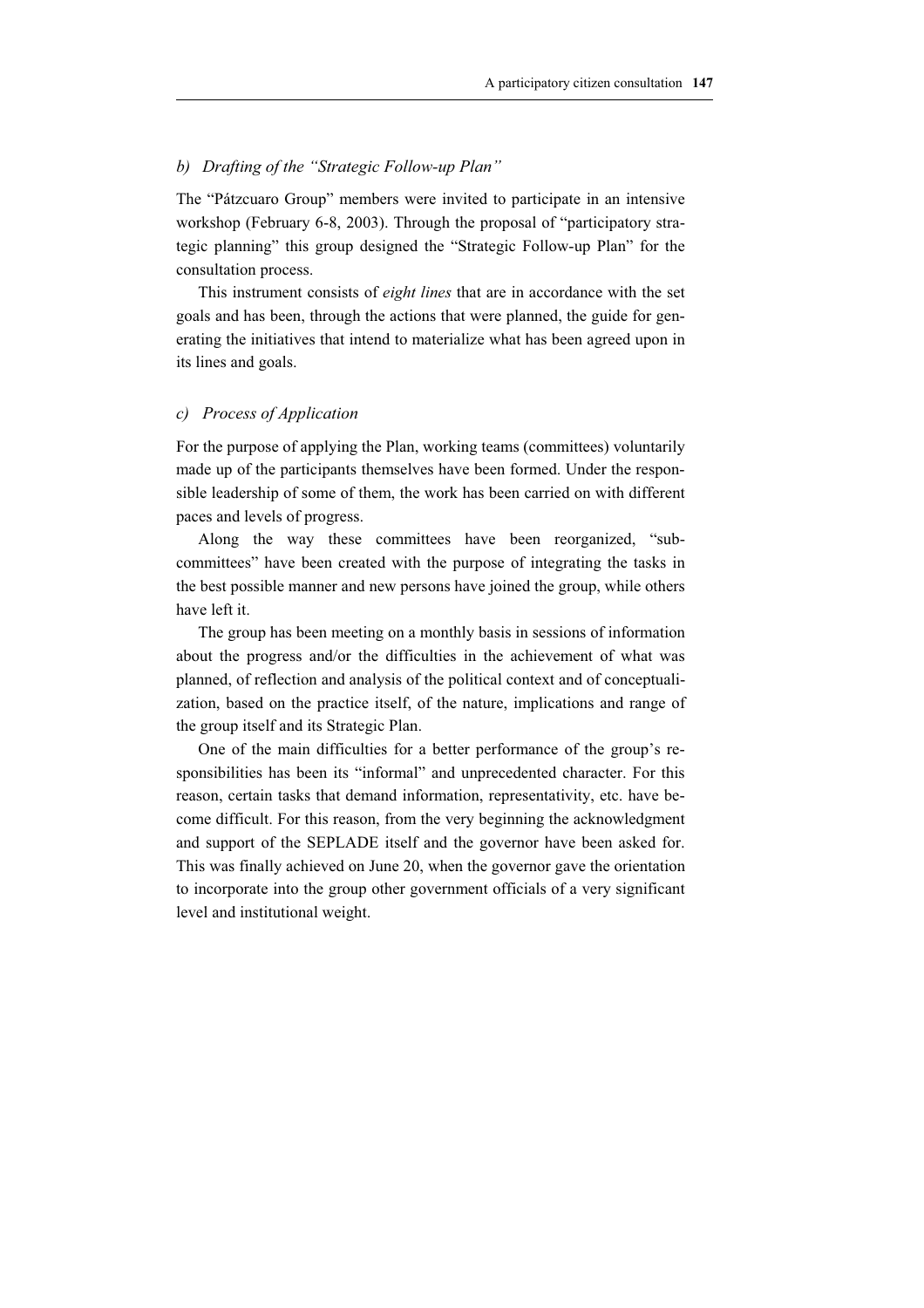This has opened the way for a restructuring of the "Pátzcuaro Group".

## **13. The group's restructuring: "Participate"**

As a result of the agreement made with the governor, the "Pátzcuaro Group" met on June 26 and July 10 for an intensive workshop in order to revise its goals, lines of work, its new makeup, its reorganization and its new identification.

The group decided to identify itself as "PARTICIPATE: Agreement between Government and Society for Citizen Participation."

It was also decided to incorporate new institutions and persons in the spirit of what had been agreed with the governor and to create the figure of an "executive coordinator" to facilitate the tasks of daily follow-up.

Through this strategic initiative the process of the consultation's followup and the strengthening of citizen participation has found a better direction and political-strategic rationality.

#### **14. Critical and self-critical appraisal of the process**

When we designed the mechanisms of citizen participation, we talked about a process constituted of three adjacent and sequential stages:

At the first stage we would carry out "the citizen consultation", according to the elements mentioned in other documents, using particularly the organizational resources provided by the SEPLADE and by CIVIL SOCIETY.

At the end of the first stage the consultation results would be used as one of the three inputs for the preparation of the PED. Besides, the second stage would start with a phase of "methodological support in strategic planning" for the events of construction of the strategic plans of the different government agencies. This offered the guarantee that at the level of dependence the programs would be aligned with the consultation's results.

After the conclusion of the second stage a third stage would begin: the "follow-up phase" to turn the methodologies of citizen participation into regular and constant processes, so that the consultation wouldn't be a historical event, but a governmental custom.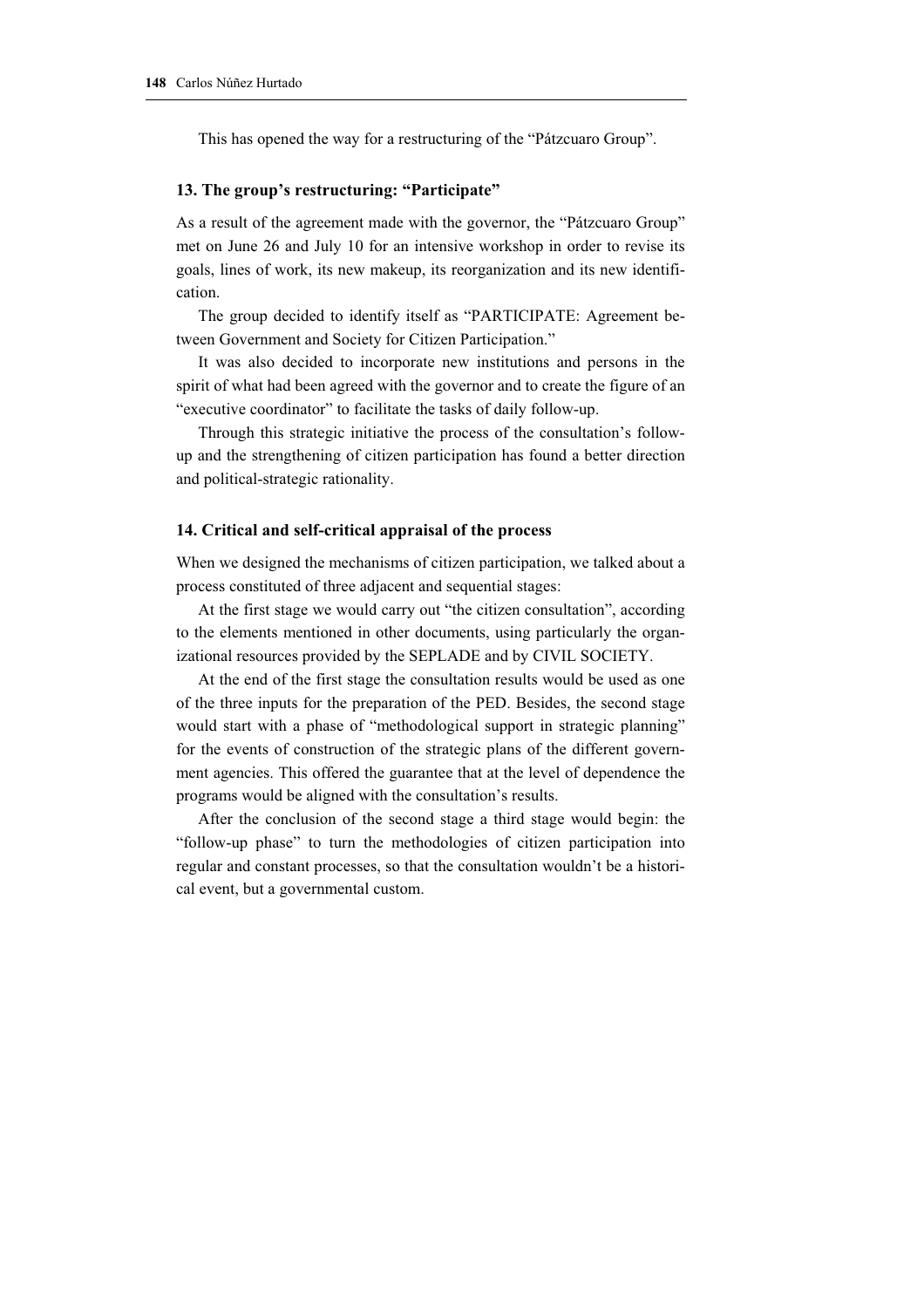Therefore, since the first documents, it was anticipated that if the consultation were successful, an immediate evaluation and follow-up session or device should be implemented in order to discern the follow-up strategies according to ethical, political, programmatic, legal and budgetary criteria. The instruments for this stage would be designed and proposed at that moment.

## **15. The events in reality**

The sequence we describe turned out to be a somewhat mechanical view of the order of events. Actually what we have called the second stage acquired its own energy even before the citizen consultation had been completed.

As a matter of fact, even before that first stage had been completed the processes of strategic planning were started by the government agencies and took place in parallel to the final steps of the citizen consultation. For practical reasons the intervention of the SEPLADE's Planning Department was not proposed, and for this reason there was no occasion to establish a common methodological framework for the construction of the strategic plans by each agency.

Having had the absolute approval of all people involved, the process of "returning" the consultation to the participants (an action that had been widely promised) has been inexplicably delayed, which is a product of bureaucratic processes that still permeate the assumed will to change.

It is true that we are about to reach that goal. But the unnecessary delay has affected, in our view, the manifest credibility and trust put by the citizenry through their enthusiastic participation in the consultation.

We hope that the strategy of "return", in connection with the honest process of evaluation to which the government will soon submit itself through the new "consultation" of the citizens, will remedy and restore the politicalpedagogical capital, an "asset" that is indispensable to go on promoting multiple programs and projects designed to deepen substantial democracy.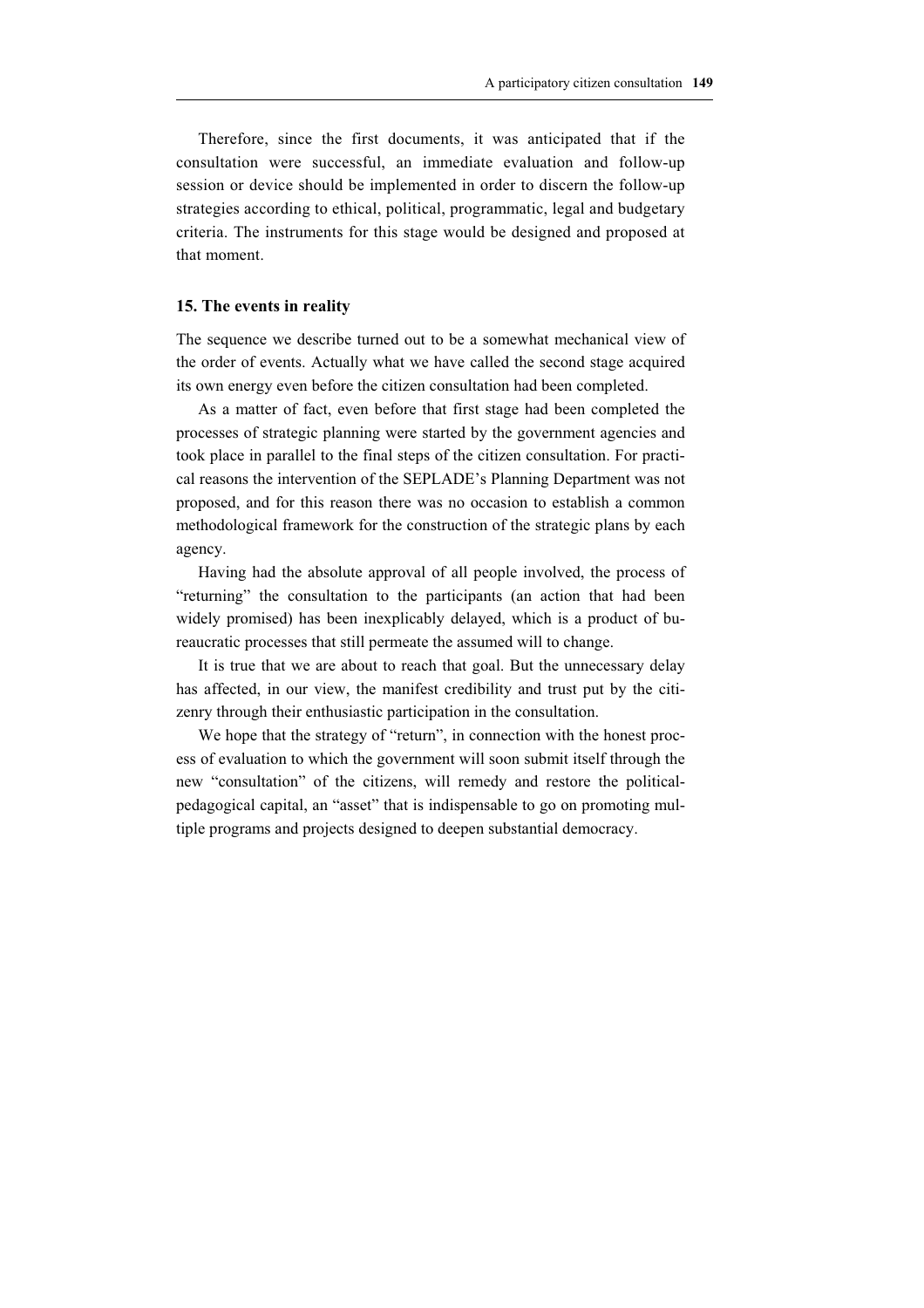#### **Bibliography**

- Colectivo Nacional Del Ceaal (1988): Paulo Freire Entre Nosotros. Cuba. Edición IMDEC.
- Democracia Y Particpación Ciudadana (2000): Manual para promotoras y promotores. Movimiento Ciudadano por la Democracia. México.
- Desarrollo Con Ciudadanía Y Democracia Participativa (2000): Un Nuevo Trato Entre El Estado Y La Sociedad Civil. Documento elaborado por el "Fondo de las Américas Chile" y la " Fundación Nacional para la superación de la Pobreza". Santiago de Chile, abril 2000.
- Fals Borda, Orlanda et al. (1998): Participación Popular: Retos Del Futuro. ICFES; IEPRI; COLCIENCIAS.
- Foros De Particpación Política De La Sociedad Civil (2000) : Alianza Cívica, Convergencia, Ceaal, Cencos, México.
- Freire, Paulo (1994) : Cartas A Quien Pretende Enseñar. Siglo XXI.
- Guía Del Formador Del Diplomado (2002): Educación Para La Democracia. Ife, Crefal, ILCE.
- Hurtado, Carlos (1985): Núñez. Educar Para Transformar. IMDEC, Guadalajara Jal. México.
- Hurtado, Carlos (1998): La Revolución Etica. IMDEC, Guadalajara Jal. México.
- Loría, S. Cecilia (1998): La Ciudadanía Toma La Palabra. Causa Ciudadana A.P.N, México.
- Palma, Diego (1993): La Construcción De Prometeo. Educación para una Democracia Latinoamericana. CEAAL /TAREA.
- Particpación Ciudadana En La Gestión Pública (2001): Fondo de las Américas. Chile Junio 2001.
- Savater, Fernando (1997): Etica Para Amador. Editorial Ariel, México.
- Savater, Fernando (1998): Etica, Política Y Ciudadanía. Grigalbo, Raya en el Agua y Causa Ciudadana. México.